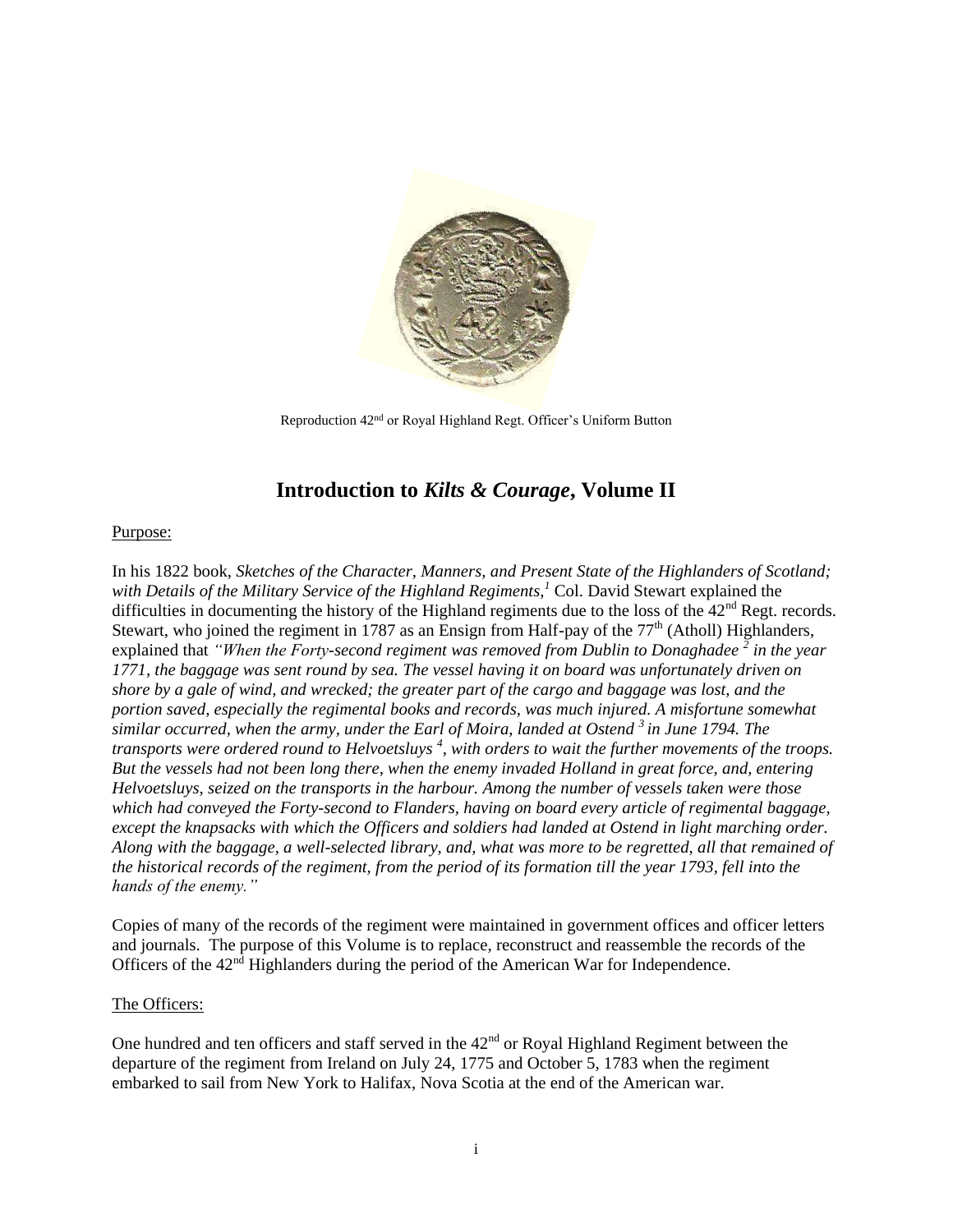Of the 110 total officers and staff assigned to the  $42<sup>nd</sup>$  or Royal Highland Regt. during the period of the American War for Independence and including their service in other units:

- None were killed in action.
- 1.8% died of wounds received in battle.
- 8.2% died of illness or accidents.
- 10% were wounded in action.
- 11.8% were prisoners of war.
- 9.1% had prior warrant or non-commissioned service.
- 13.6% were appointed from Half-pay.
- 17.2% came from other regiments (not Half-Pay).
- 24.5% left  $42<sup>nd</sup>$  Regt. for other regiments.
- 7.3% transferred to  $2<sup>nd</sup>$  Battalion,  $42<sup>nd</sup>$  Regt.
- 17.3% were reduced on Half-pay in the  $42<sup>nd</sup>$  or other Regts.
- 34.5% achieved field grade rank during their careers.
- 7.3% achieved general officer rank during their careers.
- 8.2% were assigned to army command or staff positions.
- 26.4% did not serve with the regiment in America, due to service in the Additional Companies, promotions, refusal of commissions, commissions late in the war, Major of Brigade duty, etc.

Table One below provides the detailed listings of these officers.

#### *"Establishment"* of the 42<sup>nd</sup> or Royal Highland Regiment, June 25, 1775:

On Aug. 14, 1775 Secretary at War Viscount Barrington wrote to Lt. Gen. John, Duke of Argyll, Commander-in-Chief, North Britain (i.e. Scotland), forwarding a copy of the revised staffing authorization or *"Establishment"* for the 42<sup>nd</sup> or Royal Highland Regiment. Lord Barrington wrote *"Enclosed I send your Grace a Copy of the Establishment of the 42<sup>d</sup> /or Royal Highland/ Regiment of Foot, including the Augmentation ordered to be made to the Regiment..."* and included the listing:

"*Establishment of the 42<sup>d</sup> ./or Royal Highland/ Regiment of Foot from 25th. June 1775*

- *1 Colonel and Captain*
- *1 Lieutenant Colonel and Captain*
- *1 Major and Captain*
- *7 Captains more*
- *22 Lieutenants*
- *8 Ensigns*
- *1 Chaplain*
- *1 Adjutant*
- *1 Quarter-Master*
- *1 Surgeon*
- *2 Surgeon's Mates*
- *50 Serjeants*
- *50 Corporals*
- *20 Drummers*
- *2 Pipers*

*1000 Private Men*

*1.168"* <sup>5</sup>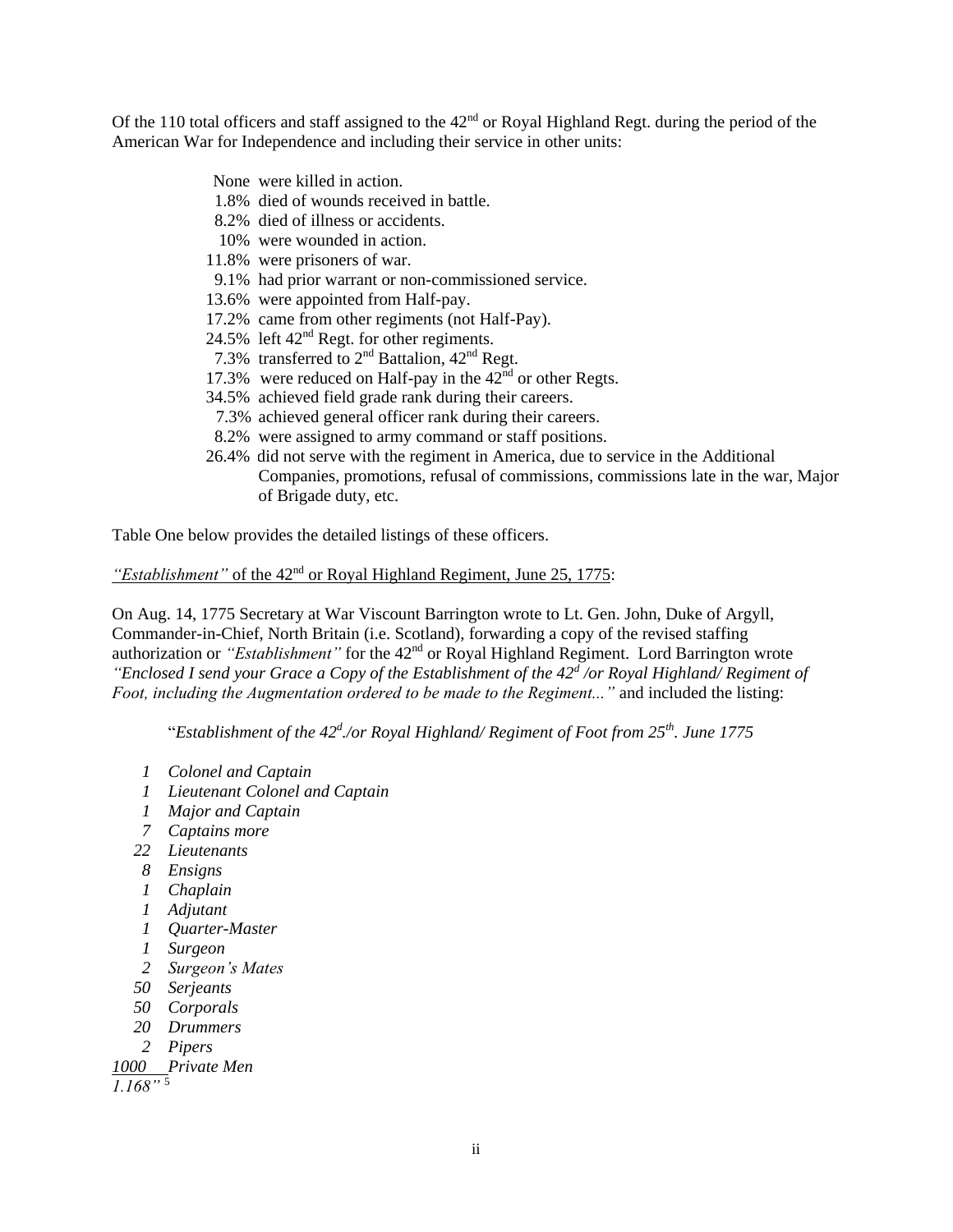The *"and Captain"* listing indicates the Colonel, Lt. Colonel and Major would also have their own companies to command in addition to their senior officer duties. Of these, only the regimental colonel was authorized a Capt. Lieutenant to command his company in his absence. Of note are the bagpipers assigned in place of the fifers that would normally be listed in English regiments.

#### 42nd Regiment Organization in America and Field Officers:

Upon arrival in America in the summer of 1776, the large  $42<sup>nd</sup>$  Regt. was split into two temporary or provisional battalions. Maj. William Murray, of the Murrays of Lintrose, commanded the 1<sup>st</sup> Battalion. Brevet-Maj. William Grant, of the Grants of Rothiemurchus, commanded the 2<sup>nd</sup> Battalion. Lt. Col. Thomas Stirling, Younger of Ardoch, retained overall command of the regiment. The Colonel of the regiment, Gen. Lord John Murray, son of the Duke of Atholl, did not serve with the regiment in America.

One of the ten companies that sailed for America, Capt. John Smith's, was captured at sea by the rebel navy and the two flank companies (Grenadiers and Light Infantry) were withdrawn from the regiment to serve in composite army light infantry and grenadier battalions. The remaining seven companies were split into the two line battalions. Two *"Additional Companies"* under Capt. Alexander Donaldson and Capt. James M<sup>c</sup>Pherson remained in Scotland for recruiting, until 1778 when the 2<sup>nd</sup> Additional Company was sent to reinforce Newfoundland, Canada.

Brevet-Maj. Grant's 2<sup>nd</sup> Battalion in America formed in Aug. 1776 is often confused with the "official" 2<sup>nd</sup> Battalion, 42<sup>nd</sup> Regt. raised in Scotland in 1779-80, under Gen. Lord John Murray and Lt. Col. Norman MacLeod of MacLeod, which sailed for South Africa and later India in 1781. When the 2<sup>nd</sup> Battalion was raised in Scotland, the companies in America became known as the 1<sup>st</sup> Battalion, 42<sup>nd</sup> Regt. in the annual Army Lists. One Captain from the  $1<sup>st</sup>$  Battalion and all the officers in the  $1<sup>st</sup>$  Additional Company in Scotland and 2<sup>nd</sup> Additional Company at Newfoundland, Canada were transferred to the 2<sup>nd</sup> Battalion in Scotland. At the same time the companies in America retained their temporary two-battalion formation. The officers from the  $2<sup>nd</sup>$  Battalion in Scotland and India are not, for the most part, included in the enclosed appendixes, except for their prior service, if any, in the 1<sup>st</sup> Battalion. The names of Lt. Col. MacLeod's  $2<sup>nd</sup>$  Battalion officers are, however, shown in the copies of the annual Army Lists provided in this volume in Appendix K: Annual Army Lists

To help understand the role of the officers of this volume the following definitions of officer duties from *A Military Dictionary*, dated 1778, are provided: <sup>6</sup>

*Field Officers, are those who have a command over a whole regiment, as the colonel, lieutenant colonel, and major.*

*Colonel. The commander in chief of a regiment, either horse, foot, or dragoons... Generals of horse, foot, and dragoons are usually colonels, whose authority extends particularly over each of their respective bodies...*

*Lieutenant Colonel of Horse, Foot, or Dragoons. The second officer in a regiment, and should be a man of great experience; knowing how to attack or defend a post, lead regiment to battle, and how to make a good retreat. He is to see the regiment kept to their exercise* [drill], *and is to know the qualifications of all the officers of the regiment. In the absence of the colonel he commands the regiment...*

*Major of a Regiment of Horse or Foot, is the next officer to the lieutenant colonel, and generally made from the eldest* [senior] *captain. he is to take care that the regiment be well exercised, that it be drawn up in good order at a review, or upon a parade, or any other occasion; to see it*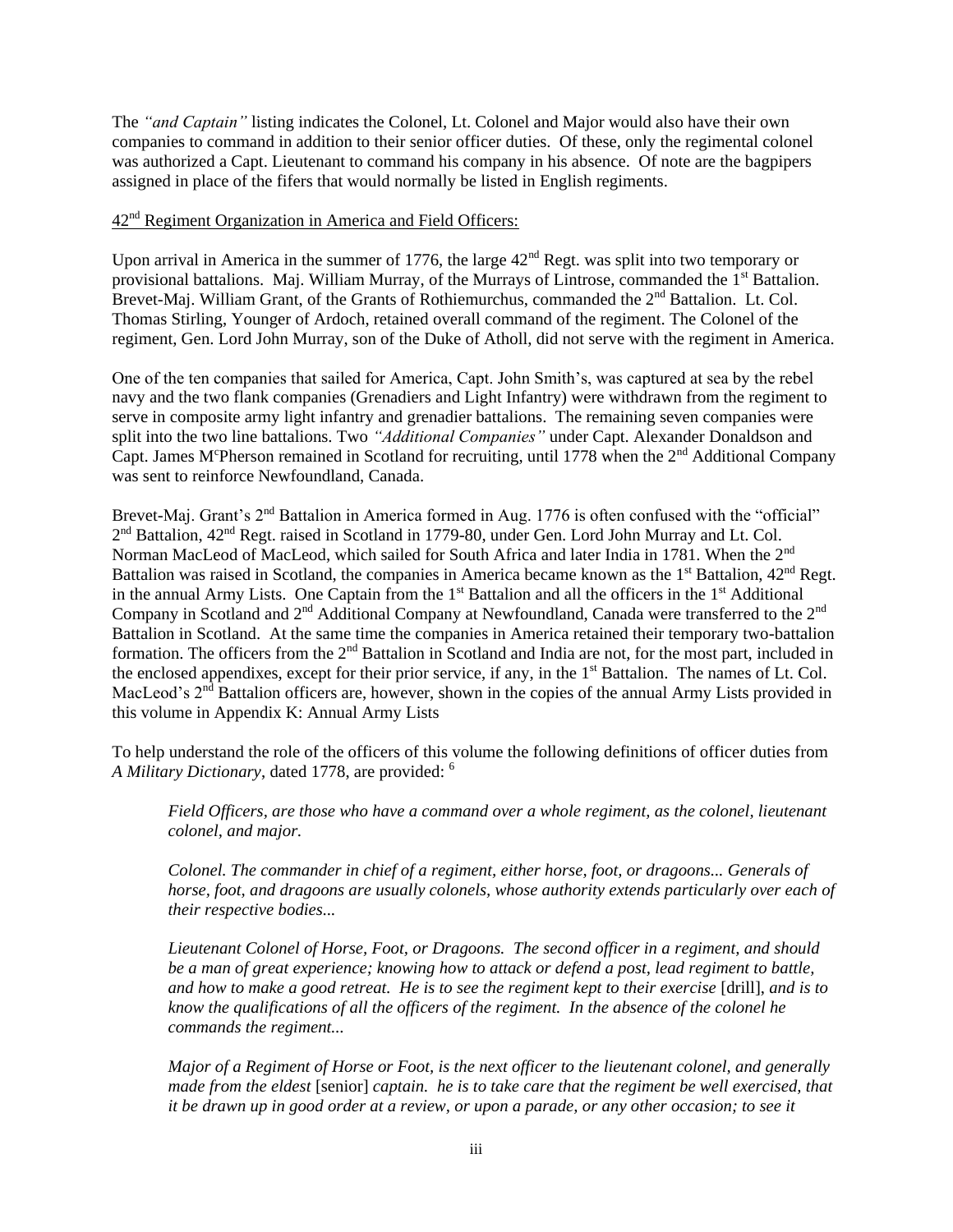*march in good order, and to rally it in case of being broke. He is the only officer among the foot that is allowed to be on horseback in time of action, that he may be the readier to execute the colonel's orders, either in advancing or drawing off the regiment. He has an adjutant appointed for his assistant.*

#### Company Officers:

Each battalion company in the 42<sup>nd</sup> Regt. was authorized one Captain, two Lieutenants and one Ensign. The Grenadier and Light Infantry Companies were authorized a Captain and three Lieutenants with no Ensigns, due to their need for more experienced officers. Because the Highland companies were considerably larger than in English regiments an extra Lieutenant per company was authorized.

The Colonel of the regiment, Gen. Lord John Murray, was also the captain of a company, but a Capt. Lieutenant was assigned to regiments to command the Colonel's company as most regimental colonels were also senior officers in the army with higher level assignments.

Definitions of Company Officer Duties from *A Military Dictionary*, 1778:

*Captain. The commander in chief of a company of foot, or troop of horse, or dragoons. He is to march, or fight, at the head of his company... He ought to be very vigilant, and acquainted with the dispositions of all his men.*

*Captain-Lieutenant. The commanding officer of the colonel's troops, or company, in every regiment. He commands as youngest* [junior*] captain, tho' in reality he is only lieutenant, the colonel being himself captain...*

*Lieutenant of Horse, Foot, or Dragoons. The second officer in the troop or company, who commands in the absence of the captain... He ought to inspect the actions of the serjeants and corporals, to keep them to their duty, and take care of every thing that is necessary to the company; to see them exercise, to cause them to keep their arms-clean and fit for service, and to see that the soldiers be provided with powder and ball.*

*Ensign. The officer that carries the colours among the foot; and is the lowest commission officer in the company, being subordinate to the captain and lieutenant. It is an honourable and proper post for a young gentleman, at first coming into the army. He has the charge of the Ensign in battle, and is to die rather than lose his colours...*

In earlier wars, the ensign in each company carried his own company's color or flag. By the time of the American war for Independence, only two of the eight ensigns in the regiment carried colors, one being the King's color and the second the regimental color. The other six ensigns served as company line officers.

#### Staff/Warrant Officers and Volunteers:

Lord Murray's company also listed the regimental staff (sometime called Warrant Officers) consisting of the chaplain, adjutant, quarter master, surgeon, and one or two surgeon's mates. When the temporary 2<sup>nd</sup> Battalion was formed in America, a lieutenant and sergeant drawn from the companies were appointed adjutant and quarter master respectively.

Because of army requirements to fill staff department positions, the companies rarely had the full complement of officers. Two captains from the regiment served as brigade majors, the principal staff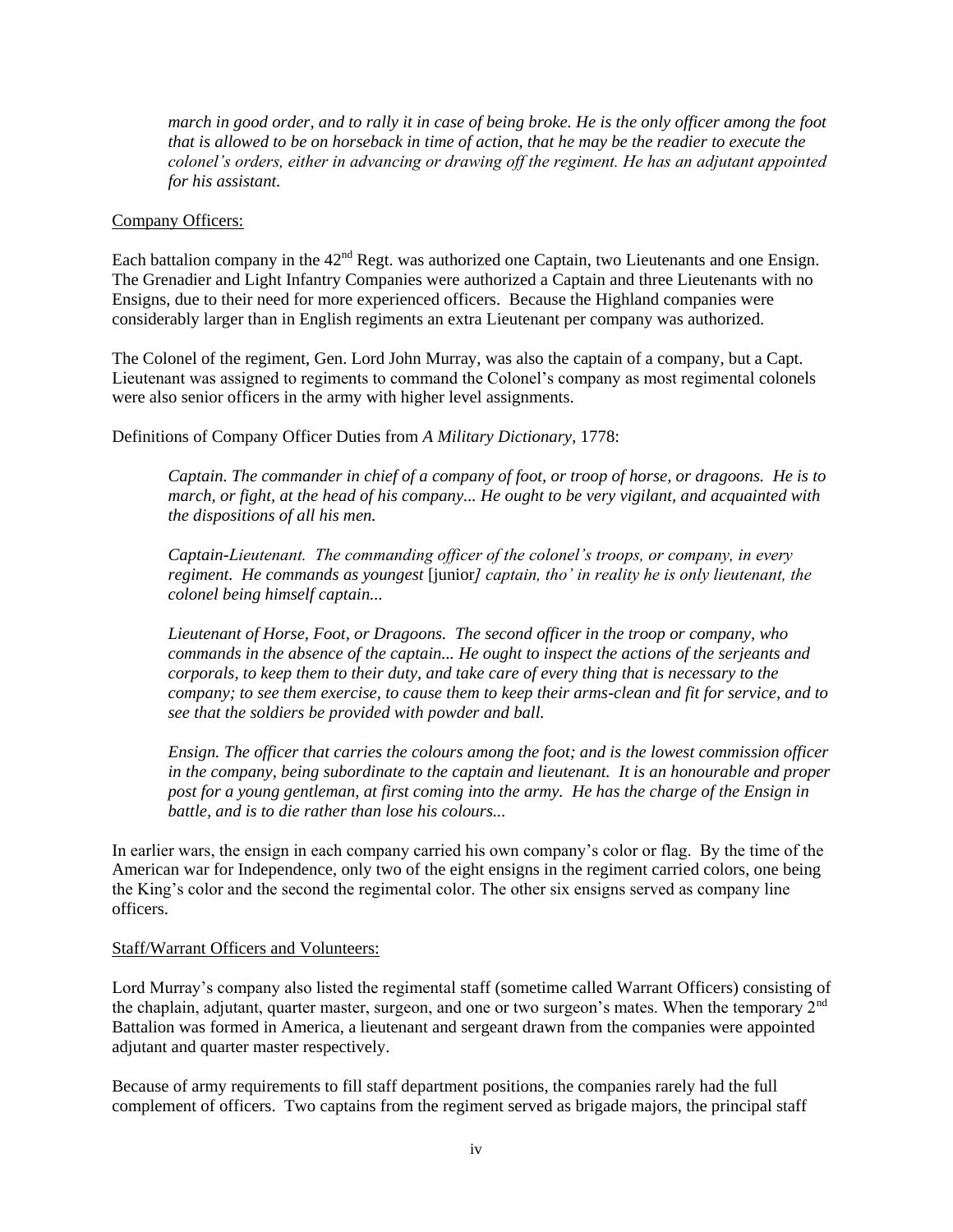officers to brigade commanders. Several lieutenants were assigned to serve in the offices of the army's Adjutant General, Quarter Master General, and Engineer. The lieutenant colonel and two majors were also captains of companies and accordingly, the senior lieutenants in those companies commanded those companies in action.

A number of officers are listed initially as Volunteers. These prospective officers, sometimes called "*cadets*," served in the ranks as they waited for vacant ensigncies to arise.

Definitions of Staff/Warrant Officer Duties and Volunteers from *A Military Dictionary*, 1778:

*Adjutant... An officer who eases the major of part of the burthen of his duty, and performs it all in his absence. He receives the orders every night from the brigade major; which after carrying them to the colonel, he delivers them out to the serjeants in the ring. When detachments are to be made, he gives the number to be furnished by each company, and assigns the hour and place of rendezvous. He also places the guards, distributes ammunition, &c...* 

*Quarter Master. An officer whose principal business is to look after the quarters of the soldiers... Every regiment of foot has a quarter master...*

*Quarter Master of Foot. An officer who takes care of encamping the regiment. He attends the quarter master general upon a march, to know where the ground is for the regiment, which he divides among the companies.*

*Volunteers. Gentlemen, who, without having any certain post, pay, or employment, in the forces under command, put themselves at their own expence upon warlike expeditions, and run into dangers only to gain honour and employment.*

*CADET. A young gentleman, who, to learn experience, and wait for preferment, carries arms as a private man in a company of foot. He differs from a volunteer because he receives the pay of a common soldier; whereas a volunteer serves without pay...* 

The Chaplain's duties are not included in the 1778 *Military Dictionary*, but a good example can be found in the  $71<sup>st</sup>$  or Fraser Highlanders Standing orders of the same period as follows:

*Chaplain. The Chaplain is to be indefaticable in the attention to the morals of the Corps; He is to consider it his indespensible duty by precept and good example, to check the Spirit of Vice, and promote a love for virtue. He is to visit the Sick, Administer consolation to the Afflicted, and at his leasure hours pay a charitable regard to the School of the Battalion. The Corps to attend divine Service regularly every Sunday...*<sup>7</sup>

#### Name Conventions:

In the Appendixes to the volume, where there are spelling variations in the officers' names, precedence is given to the spelling used by the officer in his signature, followed next by the name used in the regimental succession book, or other army documents. For ease of use the alphabetical listings treat names beginning with "M" and "Mac" the same, since the first is merely an abbreviation for the second.

Because there were Eighteenth-century author Dr. Samuel Johnson described the practice saying: *"It is usual to call gentlemen in Scotland by the name of their possessions, as Raasay, Bernera, Loch Buy, a practice necessary in countries inhabited by clans, where all that live in the same territory have one name, and therefore must be therefore discriminated by some addition..."* In addition, in the following list, the heirs to an estate are titled as *"Younger of."*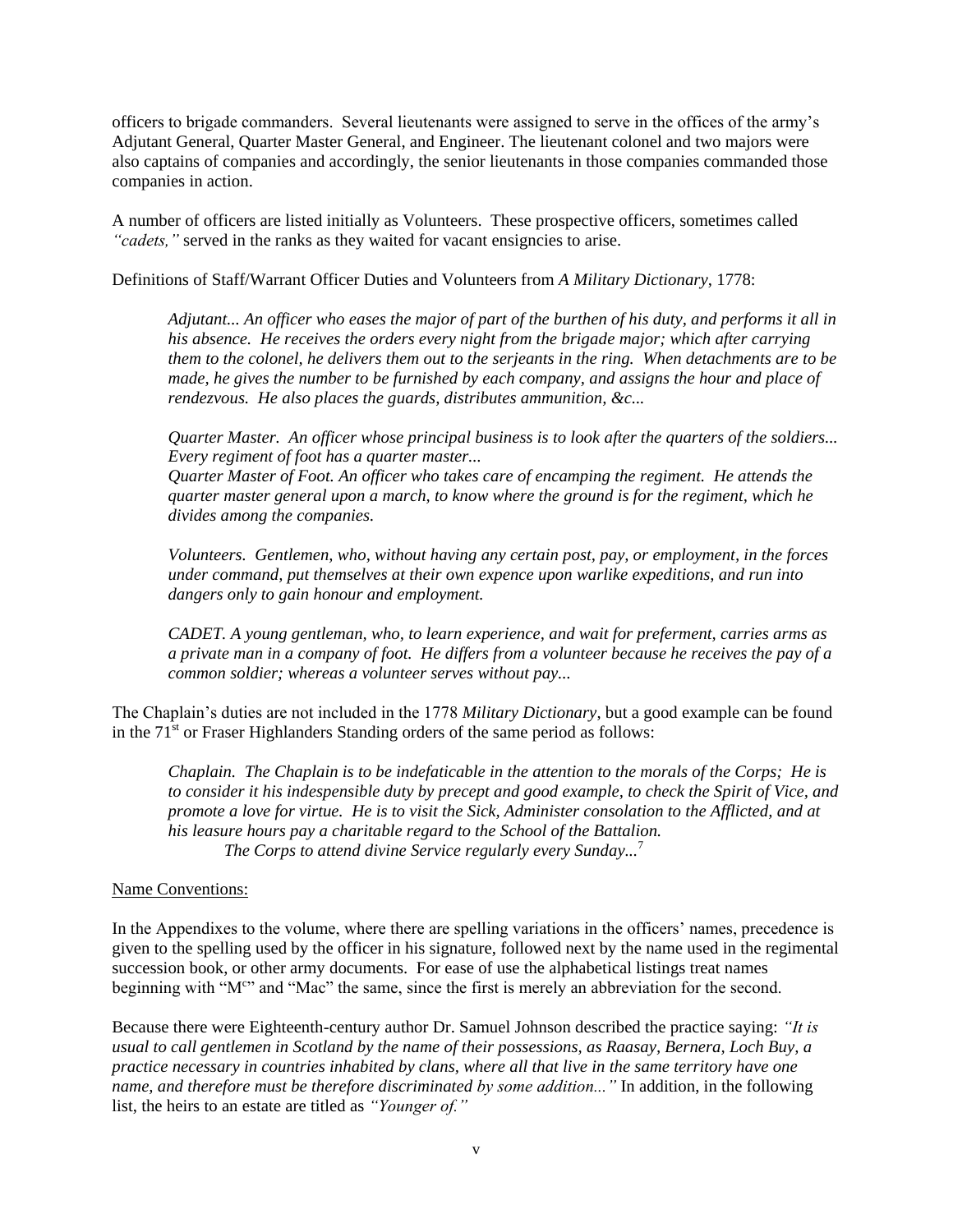#### Commission Date Conventions:

Because commission dates were published in multiple sources, this information often varies. Commission power was granted to the Commander-in-Chiefs in America, and therefore can predate the commissions announced by the War Office in *The London Gazette*, which was considered the official announcement of commissions. Accordingly the dates provided for the officers below are prioritized by source in the following sequence:

- 1. Actual date on the King's Commission.
- 2. Date published in General Orders in America.
- 3. Dates published in the annotated War Office copy of the Annual Army Lists (App. E.).
- 4. *The London Gazette*.
- 5. Family or secondary accounts of the officers.

#### Individual Officer Appendixes:

Six officers had particularly interesting individual stories, which warranted specific appendixes. As a young man, Capt. John Rutherfurd was taken prisoner by the Indians near Detroit in 1763 prior to joining the regiment and left a detailed account of his captivity (App. C). Lt. John Macdonald served over thirty years as an enlisted man and as an officer in the army and left one of the few autobiographies of an officer of the 42nd Regt. (App. D). Capt. James Campbell, who was serving as Major of Brigade to his uncle, Maj. Gen. John Campbell of Strachur, was taken prisoner at the surrender of Pensacola, West Florida in 1781 and was held hostage for two and a half years by the Spanish Army (App. E). Ens. David Sutherland was Court-martialed in Sept. 1781 and the transcript and background of the charges are provided. (App. F) Lt. John Young was one of only two American Loyalist to serve as an officer in the regiment, and as a result of his service his extensive properties in Pennsylvania were confiscated by the rebel state government. Young made a claim for restitution to the Loyalist Claims Commission (App. G). Finally, after completing his military service, Lt. Lord William Murray was imprisoned for debts and while in prison attempted an escape. The documents associated with his imprisonment and subsequent death in Newgate Prison, London are included. (App. H.)

#### Notes to the Introduction to *Kilts & Courage*, Volume II:

1. *Sketches or the Character, Manners, and Present State of the Highlanders of Scotland; with Details of the Military Service of the Highland Regiments*, Vol. I, 2nd Ed., Col. David Stewart, Printed for Archibald Constable, Edinburgh, 1822, Google Books, pp. vi –vii.

2.Donaghadee is a port city on the east coast of Ireland.

6. *A Military Dictionary, Explaining and Describing the Technical Terms, Phrases, Works, and Machines, used in the Science of War,* Printed for G. Robinson, London, 1778, Google Books.

7. *"Standing Regimental Orders in America,"* Order Book of 2nd Bn., 71st Regt.

This volume Contains public sector information licensed under the UK Open Government License v3.0.

<sup>3.</sup> Ostend, Belgium.

<sup>4.</sup>Hellevoetsluis, Netherlands.

<sup>5.</sup> The National Archives, United Kingdom (hereafter TNA), War Office Out-Letters, General Letters, July 1775-Nov. 1775 at WO4/94, pp. 130-131 (f. 68).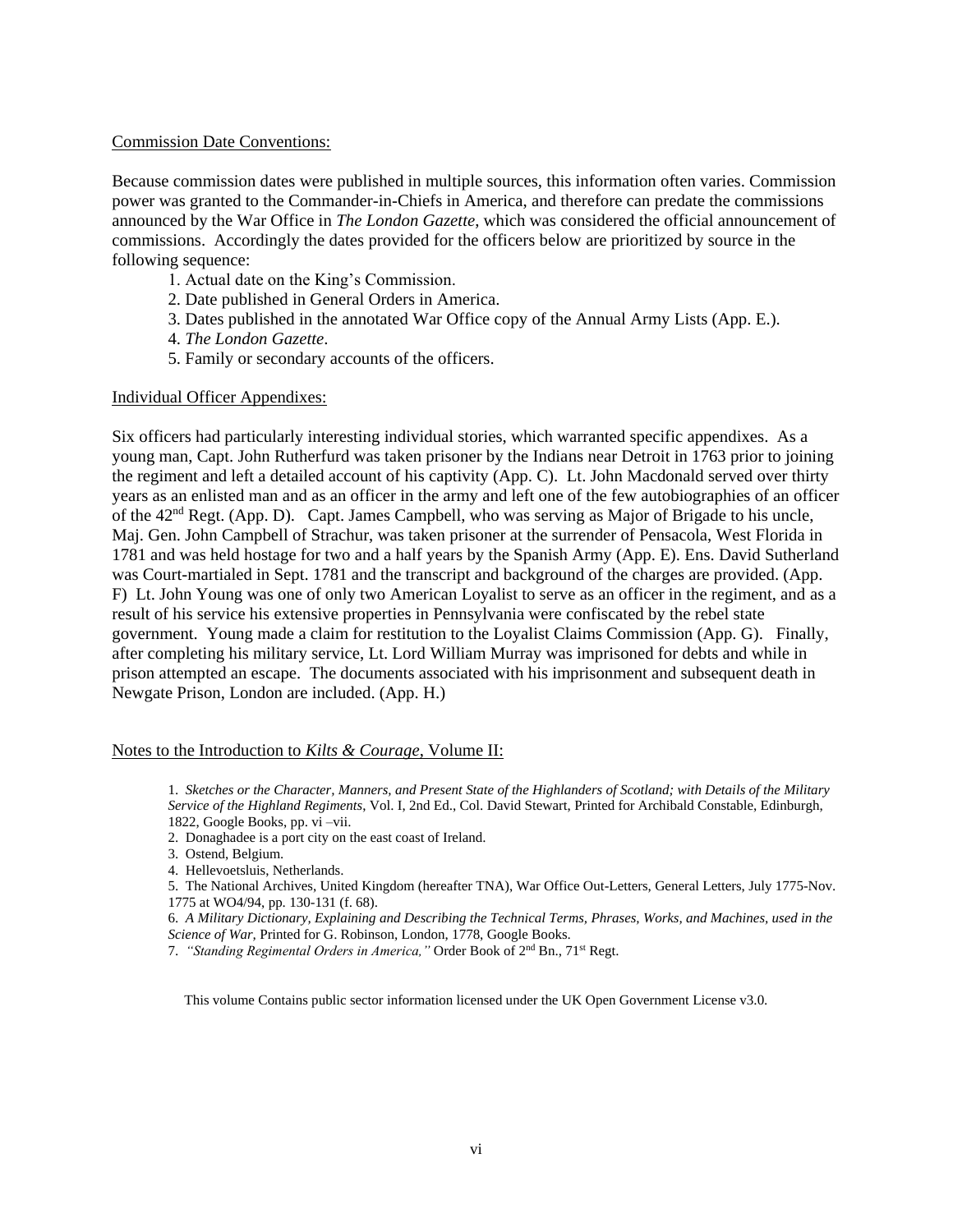## **Table One**

| Category                        |                                                            |                                                                                                                            |
|---------------------------------|------------------------------------------------------------|----------------------------------------------------------------------------------------------------------------------------|
| N. of Officers / %              |                                                            |                                                                                                                            |
|                                 | <b>Officer Names</b>                                       | Dates, Place or Notes                                                                                                      |
| 110 Total Officers              |                                                            |                                                                                                                            |
| and Staff                       |                                                            |                                                                                                                            |
| Killed in Action                | None                                                       |                                                                                                                            |
| $\overline{0}$<br>or $0\%$      |                                                            |                                                                                                                            |
|                                 |                                                            |                                                                                                                            |
| Died of Wounds                  | Ens. Alexander Mackenzie                                   | Sept. 21,1776, Wounded Sept. 16, Harlem Heights, N.Y.                                                                      |
| or 1.8%<br>2                    | Lt. Harry Gilchrist                                        | Aug. 26, 1778, Grenadier, wounded and captured June 28,                                                                    |
|                                 |                                                            | Monmouth, N. J.                                                                                                            |
|                                 |                                                            |                                                                                                                            |
| Died of Illness or<br>Accidents | Lt. William Rose<br>Brev.-Lt. Col. William Murray          | Sept. 16, 1777, Scotland, Illness<br>Nov. 2, 1777, Lt. Col., 27 <sup>th</sup> Regt., Philadelphia, Fever.                  |
|                                 | Quarter Master Colin Smith                                 | Dec. 20, 1779, Suicide, New York                                                                                           |
| 9 or 8.2%                       | Lt. Alexander MacLeod                                      | May 15, 1780, Charleston, S.C., Magazine explosion                                                                         |
|                                 | Lt. Allan M <sup>c</sup> Lean                              | Jan. 1, 1781, Drowned when ship sank                                                                                       |
|                                 | Brev.-Maj. John Smith                                      | July, 25, 1781, Paulus Hook, N. J.                                                                                         |
|                                 | Lt. James Cramond                                          | Aug. 30, 1781, New York, Fever                                                                                             |
|                                 | Capt. Patrick Graham                                       | Oct. 23, 1781, Maj., 2 <sup>nd</sup> Bn., 42 <sup>nd</sup> Regt., Fever enroute to                                         |
|                                 |                                                            | India                                                                                                                      |
|                                 | Lt. James Campbell                                         | July 4, 1782, Capt., 77 <sup>th</sup> Atholl Highlanders, Ireland                                                          |
|                                 | Wounded in Action Brev.-Maj. Duncan M <sup>c</sup> Pherson | Sept. 16, 1776, Harlem Heights, N.Y.                                                                                       |
|                                 |                                                            | May 10, 1777, Piscataway, N. J., "Slight scratch on the                                                                    |
| 11 or 10%                       |                                                            | head"                                                                                                                      |
|                                 | Capt. John M <sup>c</sup> Intosh                           | Sept. 16, 1776, Harlem Heights, N.Y.                                                                                       |
|                                 | Lt. Patrick Graham                                         | Nov. 16, 1776, Fort Washington, N.Y., Arm                                                                                  |
|                                 | Lt. Normand MacLeod                                        | Nov. 16, 1776, Fort Washington, N.Y., Neck and back                                                                        |
|                                 |                                                            | Apr. 25, 1780, Capt. Lt., 71 <sup>st</sup> Highlanders, Charleston, S. C.                                                  |
|                                 | Lt. William Stewart                                        | May 10, 1777, Piscataway, N. J., Thigh                                                                                     |
|                                 | Capt. Alexander, Earl<br><b>Balcarres</b>                  | July 6, 1777, Maj., 53 <sup>rd</sup> Regt., Hubbardton, Vermont                                                            |
|                                 | Lt. James Stewart                                          | Oct. 4, 1777, Ens., 5 <sup>th</sup> Regt., Germantown, Pa.                                                                 |
|                                 | Capt. David Anstruther                                     | Mar. 23, 1780, Hackensack, N. J.                                                                                           |
|                                 | Lt. Alexander Grant, Sr.                                   | Apr. 5, 1780, Charleston, S.C., Shoulder blade                                                                             |
|                                 | Maj. Gen. Thomas Stirling                                  | June 18, 1780, Elizabethtown, N. J., Thigh                                                                                 |
|                                 | Ens. David Sutherland                                      | June 20-22, 1781, Pleasant Valley and Middleton, New                                                                       |
|                                 |                                                            | Jersey, "a scratch in the thigh"                                                                                           |
|                                 |                                                            |                                                                                                                            |
| Prisoner of War                 | Maj. Walter Home                                           | 1775, Capt., 7 <sup>th</sup> Regt., Canada, Exchanged Dec. 1776<br>Mar. 11, 1776, Pa. Loyalists, Shipwrecked, Long Island, |
| 13 or 11.8%                     | Lt. John Young                                             | N.Y., Released from parole about Oct. 1777                                                                                 |
|                                 | Brev.-Maj. John Smith                                      | May 29, 1776, Capt., Transport Oxford, Released before                                                                     |
|                                 |                                                            | Dec. 9, 1776.                                                                                                              |
|                                 | Lt. Robert Franklin                                        | May 29, 1776, Transport Oxford, Released before Dec. 9,                                                                    |
|                                 |                                                            | 1776                                                                                                                       |
|                                 | Lt. Harry Munro                                            | May 29, 1776, Transport Oxford, Exchanged Feb. 7, 1777.                                                                    |
|                                 | Ens. John Campbell                                         | May 29, 1776, Transport Oxford, Exchanged Feb. 7, 1777.                                                                    |
|                                 | Capt. Alexander, Earl                                      | Oct. 1777, Lt. Col., 24 <sup>th</sup> Regt., Saratoga, N.Y., Released                                                      |
|                                 | <b>Balcarres</b>                                           | from Parole, May 1783                                                                                                      |

## **Officer Casualties, Transfers and Reductions During the American War for Independence**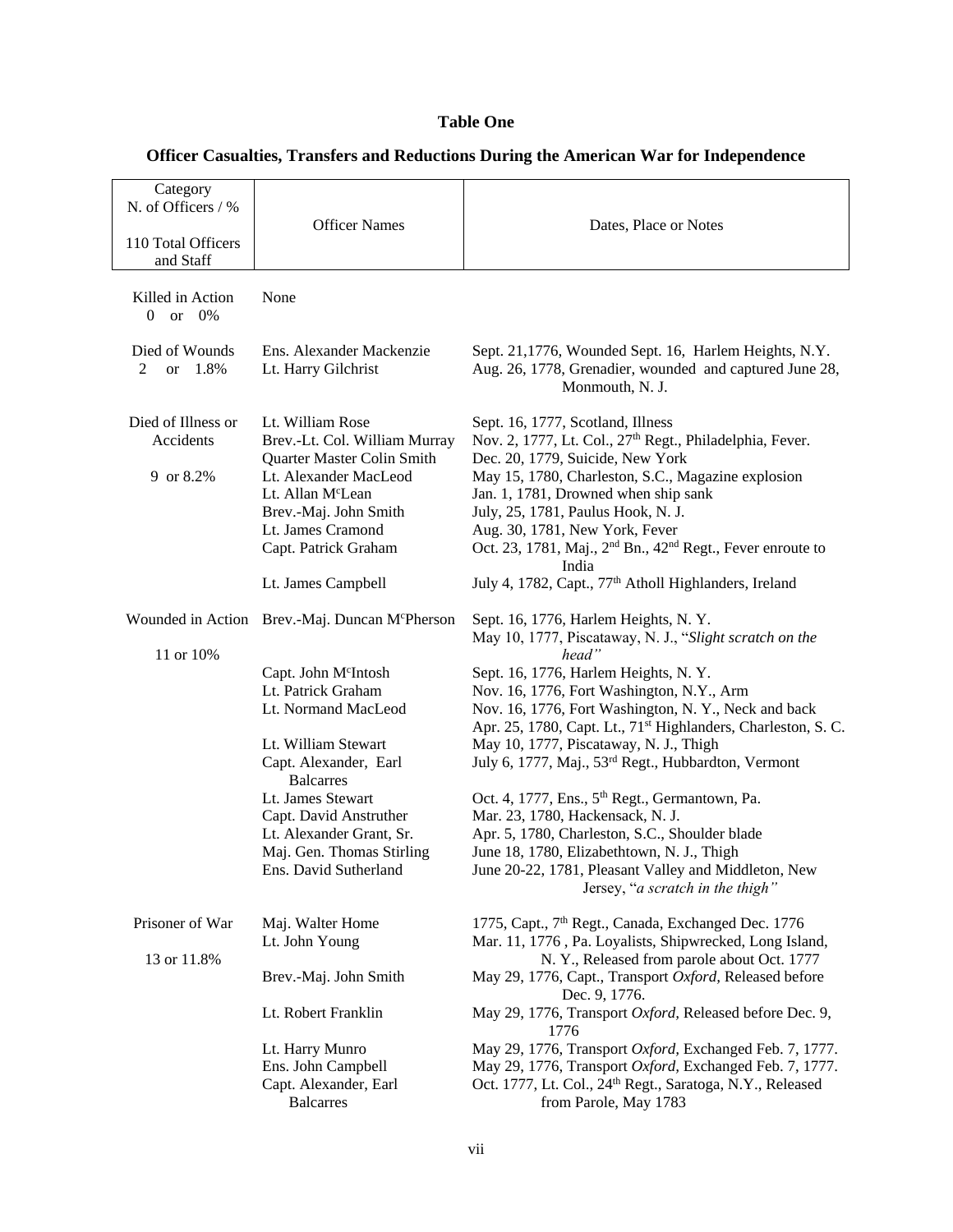| Lt. John Macdonald<br>Nov. 30, 1781.<br>Brev.-Lt. Col. Duncan<br>Released from Parole, May 1783<br>M <sup>c</sup> Pherson<br>Capt. George Dalrymple<br>Lt. James Stewart<br>Surg. Mate, 2 <sup>nd</sup> Va. Regt. and 77 <sup>th</sup> Highlanders<br>Prior Warrant or<br>Capt. John Peebles<br>Sgt., 32 <sup>nd</sup> Regt.<br>Non-commissioned<br>Lt. John Macdonald<br>Sgt. Major, 42 <sup>nd</sup> Regt.<br>service<br>Lt. John Gregor<br>Sgt., 42 <sup>nd</sup> Regt.<br>Lt. James Stirling<br>10 or 9.1%<br>Sgt. Major, 42 <sup>nd</sup> Regt.<br>Lt. and Adj. Hugh Fraser<br>Sgt., 18 <sup>th</sup> Regt.<br>Lt. John Oswald<br>Sgt. Major, 42 <sup>nd</sup> Regt.<br>Ens. James Rose<br>Surg. Mate, 42 <sup>nd</sup> Regt.<br>Surg. William Robertson<br>Quarter Master Sgt., 42 <sup>nd</sup> Regt<br>Quarter Master Colin Smith<br>Quarter Master Sgt., 42 <sup>nd</sup> Regt.<br>Quarter Master Hector McLean<br>Jan. 16, 1775, Capt., 89 <sup>th</sup> Highlanders<br>Appointed from<br>Brev.-Lt. Col. Duncan<br>Half-Pay<br>McPherson<br>Aug. 25, 1775, Lt., 87 <sup>th</sup> Highlanders<br>Lt. George MacKenzie<br>Aug. 25, 1775, Lt., 69 <sup>th</sup> Regt., Declined Commission.<br>15 or 13.6%<br>Lt. Norman M <sup>c</sup> Leod [Fernilea]<br>Aug. 26, 1775, Lt., 78 <sup>th</sup> Highlanders<br>Lt. Harry Munro<br>Aug. 27, 1775, Lt., 2 <sup>nd</sup> Bn., 42 <sup>nd</sup> Regt.<br>Lt. John Gregor<br>Lt. James Cameron<br>Aug. 28, 1775, Lt., 101 <sup>st</sup> Highlanders<br>Aug. 29, 1775, Lt., Capt. W. Robertson's Highland Ind. Co.<br>Lt. John Robertson<br>Aug. 30, 1775, Lt., 2 <sup>nd</sup> Bn., 105 <sup>th</sup> Highlanders<br>Lt. Dugald Campbell<br>Aug. 31, 1775, Lt., 1 <sup>st</sup> Bn., 105 <sup>th</sup> Highlanders<br>Lt. Normand MacLeod<br>[Cyprus]<br>Lt. John Grant [Rippachie]<br>Sept. 1, 1775, Lt., 111 <sup>th</sup> Regt.<br>Sept. 2, 1775, Lt., 77 <sup>th</sup> Highlanders<br>Lt. Alexander Munro<br>Lt. John Macdonald<br>Sept. 3, 1775, Lt., 101 <sup>st</sup> Highlanders<br>Lt. William Rose<br>Jan. 23, 1776, Lt., 87 <sup>th</sup> Highlanders<br>Mar. 6, 1776, Lt., 89 <sup>th</sup> Highlanders<br>Lt. Harry Gilchrist<br>May 26, 1780, Lt., 122 <sup>nd</sup> Regt., 3-way transaction - never<br>Lt. John Harris<br>served in regt.<br>Came from other<br>Lt. Robert Rollo<br>Aug. 26, 1775, Vol., 60 <sup>th</sup> Regt.<br>Sep. 4, 1775, 1 <sup>st</sup> Lt., Marines<br>Regiments (not<br>Lt. William Stewart<br>Half-pay)<br>Lt. James Cramond<br>Sept. 5, 1775, Lt., Margrave of Baden<br>Aug. 3, 1778, Ens., Penn. Loyalists<br>Lt. John Young<br>19 or 17.2%<br>Lt. Kenneth Callander<br>Aug. 15, 1778, Volunteer, 71 <sup>st</sup> Highlanders<br>Lt. James Graham<br>Aug. 18, 1778, Ens., 57 <sup>th</sup> Regt.<br>Sept. 17, 1778, Lt., 57 <sup>th</sup> Regt.<br>Capt. James Campbell<br>Lt. Alexander Cumine<br>Sept. 17, 1778, Ens., 52 <sup>nd</sup> Regt.<br>Ens. Alexander Home<br>Aug. 26, 1778, Ens., 71 <sup>st</sup> Highlanders<br>Dec. 6, 1778, Lt., 26 <sup>th</sup> Regt.<br>Capt. David Anstruther<br>Nov. 23, 1778, Ens., 64th Regt.<br>Lt. Henry David Fraser<br>Ens. John. Oswald<br>Aug. 25, 1778, Sgt., 18th Regt.<br>Sept. 20, 1779, Lt., 2 <sup>nd</sup> Bn., 71 <sup>st</sup> Regt. (Additional Co.)<br>Capt. Hay Macdowal<br>June 5, 1778, Ens., Southern Fencibles<br>Ens. James Spens<br>Lt. the Hon. George Fraser<br>May 31, 1780, Lt., 88 <sup>th</sup> Regt.<br>Lt. John Ritchie<br>Sept. 6, 1780, Ens., 44 <sup>th</sup> Regt. | Lt. Harry Gilchrist<br>Capt. James Campbell | June 1778, Monmouth, N. J., Died of wounds in captivity.<br>May 9, 1781, Pensacola, Fla., Held hostage by Spanish<br>until Dec. 1783. |
|-------------------------------------------------------------------------------------------------------------------------------------------------------------------------------------------------------------------------------------------------------------------------------------------------------------------------------------------------------------------------------------------------------------------------------------------------------------------------------------------------------------------------------------------------------------------------------------------------------------------------------------------------------------------------------------------------------------------------------------------------------------------------------------------------------------------------------------------------------------------------------------------------------------------------------------------------------------------------------------------------------------------------------------------------------------------------------------------------------------------------------------------------------------------------------------------------------------------------------------------------------------------------------------------------------------------------------------------------------------------------------------------------------------------------------------------------------------------------------------------------------------------------------------------------------------------------------------------------------------------------------------------------------------------------------------------------------------------------------------------------------------------------------------------------------------------------------------------------------------------------------------------------------------------------------------------------------------------------------------------------------------------------------------------------------------------------------------------------------------------------------------------------------------------------------------------------------------------------------------------------------------------------------------------------------------------------------------------------------------------------------------------------------------------------------------------------------------------------------------------------------------------------------------------------------------------------------------------------------------------------------------------------------------------------------------------------------------------------------------------------------------------------------------------------------------------------------------------------------------------------------------------------------------------------------------------------------------------------------------------------------------------------------------------------------------------------------------------------------------------------------------------------------------------------------------------------------------------------------------------------------------------------------------------------------------------------------------------------------------------------------------------------------------------------------------------------------------------------------------------------------------------------------------------------|---------------------------------------------|---------------------------------------------------------------------------------------------------------------------------------------|
|                                                                                                                                                                                                                                                                                                                                                                                                                                                                                                                                                                                                                                                                                                                                                                                                                                                                                                                                                                                                                                                                                                                                                                                                                                                                                                                                                                                                                                                                                                                                                                                                                                                                                                                                                                                                                                                                                                                                                                                                                                                                                                                                                                                                                                                                                                                                                                                                                                                                                                                                                                                                                                                                                                                                                                                                                                                                                                                                                                                                                                                                                                                                                                                                                                                                                                                                                                                                                                                                                                                                                 |                                             | May 9, 1781, Maj., Md. Loyalists, Pensacola, Fla., Retired                                                                            |
|                                                                                                                                                                                                                                                                                                                                                                                                                                                                                                                                                                                                                                                                                                                                                                                                                                                                                                                                                                                                                                                                                                                                                                                                                                                                                                                                                                                                                                                                                                                                                                                                                                                                                                                                                                                                                                                                                                                                                                                                                                                                                                                                                                                                                                                                                                                                                                                                                                                                                                                                                                                                                                                                                                                                                                                                                                                                                                                                                                                                                                                                                                                                                                                                                                                                                                                                                                                                                                                                                                                                                 |                                             | Oct. 1781, Maj., 2 <sup>nd</sup> Bn., 71 <sup>st</sup> Highlanders, Yorktown, Va.,                                                    |
|                                                                                                                                                                                                                                                                                                                                                                                                                                                                                                                                                                                                                                                                                                                                                                                                                                                                                                                                                                                                                                                                                                                                                                                                                                                                                                                                                                                                                                                                                                                                                                                                                                                                                                                                                                                                                                                                                                                                                                                                                                                                                                                                                                                                                                                                                                                                                                                                                                                                                                                                                                                                                                                                                                                                                                                                                                                                                                                                                                                                                                                                                                                                                                                                                                                                                                                                                                                                                                                                                                                                                 |                                             | Oct. 1781, Yorktown, Va., Released from Parole, May 1783<br>Oct. 1781, Yorktown, Va., Released from Parole, May 1783                  |
|                                                                                                                                                                                                                                                                                                                                                                                                                                                                                                                                                                                                                                                                                                                                                                                                                                                                                                                                                                                                                                                                                                                                                                                                                                                                                                                                                                                                                                                                                                                                                                                                                                                                                                                                                                                                                                                                                                                                                                                                                                                                                                                                                                                                                                                                                                                                                                                                                                                                                                                                                                                                                                                                                                                                                                                                                                                                                                                                                                                                                                                                                                                                                                                                                                                                                                                                                                                                                                                                                                                                                 |                                             |                                                                                                                                       |
|                                                                                                                                                                                                                                                                                                                                                                                                                                                                                                                                                                                                                                                                                                                                                                                                                                                                                                                                                                                                                                                                                                                                                                                                                                                                                                                                                                                                                                                                                                                                                                                                                                                                                                                                                                                                                                                                                                                                                                                                                                                                                                                                                                                                                                                                                                                                                                                                                                                                                                                                                                                                                                                                                                                                                                                                                                                                                                                                                                                                                                                                                                                                                                                                                                                                                                                                                                                                                                                                                                                                                 |                                             |                                                                                                                                       |
|                                                                                                                                                                                                                                                                                                                                                                                                                                                                                                                                                                                                                                                                                                                                                                                                                                                                                                                                                                                                                                                                                                                                                                                                                                                                                                                                                                                                                                                                                                                                                                                                                                                                                                                                                                                                                                                                                                                                                                                                                                                                                                                                                                                                                                                                                                                                                                                                                                                                                                                                                                                                                                                                                                                                                                                                                                                                                                                                                                                                                                                                                                                                                                                                                                                                                                                                                                                                                                                                                                                                                 |                                             |                                                                                                                                       |
|                                                                                                                                                                                                                                                                                                                                                                                                                                                                                                                                                                                                                                                                                                                                                                                                                                                                                                                                                                                                                                                                                                                                                                                                                                                                                                                                                                                                                                                                                                                                                                                                                                                                                                                                                                                                                                                                                                                                                                                                                                                                                                                                                                                                                                                                                                                                                                                                                                                                                                                                                                                                                                                                                                                                                                                                                                                                                                                                                                                                                                                                                                                                                                                                                                                                                                                                                                                                                                                                                                                                                 |                                             |                                                                                                                                       |
|                                                                                                                                                                                                                                                                                                                                                                                                                                                                                                                                                                                                                                                                                                                                                                                                                                                                                                                                                                                                                                                                                                                                                                                                                                                                                                                                                                                                                                                                                                                                                                                                                                                                                                                                                                                                                                                                                                                                                                                                                                                                                                                                                                                                                                                                                                                                                                                                                                                                                                                                                                                                                                                                                                                                                                                                                                                                                                                                                                                                                                                                                                                                                                                                                                                                                                                                                                                                                                                                                                                                                 |                                             |                                                                                                                                       |
|                                                                                                                                                                                                                                                                                                                                                                                                                                                                                                                                                                                                                                                                                                                                                                                                                                                                                                                                                                                                                                                                                                                                                                                                                                                                                                                                                                                                                                                                                                                                                                                                                                                                                                                                                                                                                                                                                                                                                                                                                                                                                                                                                                                                                                                                                                                                                                                                                                                                                                                                                                                                                                                                                                                                                                                                                                                                                                                                                                                                                                                                                                                                                                                                                                                                                                                                                                                                                                                                                                                                                 |                                             |                                                                                                                                       |
|                                                                                                                                                                                                                                                                                                                                                                                                                                                                                                                                                                                                                                                                                                                                                                                                                                                                                                                                                                                                                                                                                                                                                                                                                                                                                                                                                                                                                                                                                                                                                                                                                                                                                                                                                                                                                                                                                                                                                                                                                                                                                                                                                                                                                                                                                                                                                                                                                                                                                                                                                                                                                                                                                                                                                                                                                                                                                                                                                                                                                                                                                                                                                                                                                                                                                                                                                                                                                                                                                                                                                 |                                             |                                                                                                                                       |
|                                                                                                                                                                                                                                                                                                                                                                                                                                                                                                                                                                                                                                                                                                                                                                                                                                                                                                                                                                                                                                                                                                                                                                                                                                                                                                                                                                                                                                                                                                                                                                                                                                                                                                                                                                                                                                                                                                                                                                                                                                                                                                                                                                                                                                                                                                                                                                                                                                                                                                                                                                                                                                                                                                                                                                                                                                                                                                                                                                                                                                                                                                                                                                                                                                                                                                                                                                                                                                                                                                                                                 |                                             |                                                                                                                                       |
|                                                                                                                                                                                                                                                                                                                                                                                                                                                                                                                                                                                                                                                                                                                                                                                                                                                                                                                                                                                                                                                                                                                                                                                                                                                                                                                                                                                                                                                                                                                                                                                                                                                                                                                                                                                                                                                                                                                                                                                                                                                                                                                                                                                                                                                                                                                                                                                                                                                                                                                                                                                                                                                                                                                                                                                                                                                                                                                                                                                                                                                                                                                                                                                                                                                                                                                                                                                                                                                                                                                                                 |                                             |                                                                                                                                       |
|                                                                                                                                                                                                                                                                                                                                                                                                                                                                                                                                                                                                                                                                                                                                                                                                                                                                                                                                                                                                                                                                                                                                                                                                                                                                                                                                                                                                                                                                                                                                                                                                                                                                                                                                                                                                                                                                                                                                                                                                                                                                                                                                                                                                                                                                                                                                                                                                                                                                                                                                                                                                                                                                                                                                                                                                                                                                                                                                                                                                                                                                                                                                                                                                                                                                                                                                                                                                                                                                                                                                                 |                                             |                                                                                                                                       |
|                                                                                                                                                                                                                                                                                                                                                                                                                                                                                                                                                                                                                                                                                                                                                                                                                                                                                                                                                                                                                                                                                                                                                                                                                                                                                                                                                                                                                                                                                                                                                                                                                                                                                                                                                                                                                                                                                                                                                                                                                                                                                                                                                                                                                                                                                                                                                                                                                                                                                                                                                                                                                                                                                                                                                                                                                                                                                                                                                                                                                                                                                                                                                                                                                                                                                                                                                                                                                                                                                                                                                 |                                             |                                                                                                                                       |
|                                                                                                                                                                                                                                                                                                                                                                                                                                                                                                                                                                                                                                                                                                                                                                                                                                                                                                                                                                                                                                                                                                                                                                                                                                                                                                                                                                                                                                                                                                                                                                                                                                                                                                                                                                                                                                                                                                                                                                                                                                                                                                                                                                                                                                                                                                                                                                                                                                                                                                                                                                                                                                                                                                                                                                                                                                                                                                                                                                                                                                                                                                                                                                                                                                                                                                                                                                                                                                                                                                                                                 |                                             |                                                                                                                                       |
|                                                                                                                                                                                                                                                                                                                                                                                                                                                                                                                                                                                                                                                                                                                                                                                                                                                                                                                                                                                                                                                                                                                                                                                                                                                                                                                                                                                                                                                                                                                                                                                                                                                                                                                                                                                                                                                                                                                                                                                                                                                                                                                                                                                                                                                                                                                                                                                                                                                                                                                                                                                                                                                                                                                                                                                                                                                                                                                                                                                                                                                                                                                                                                                                                                                                                                                                                                                                                                                                                                                                                 |                                             |                                                                                                                                       |
|                                                                                                                                                                                                                                                                                                                                                                                                                                                                                                                                                                                                                                                                                                                                                                                                                                                                                                                                                                                                                                                                                                                                                                                                                                                                                                                                                                                                                                                                                                                                                                                                                                                                                                                                                                                                                                                                                                                                                                                                                                                                                                                                                                                                                                                                                                                                                                                                                                                                                                                                                                                                                                                                                                                                                                                                                                                                                                                                                                                                                                                                                                                                                                                                                                                                                                                                                                                                                                                                                                                                                 |                                             |                                                                                                                                       |
|                                                                                                                                                                                                                                                                                                                                                                                                                                                                                                                                                                                                                                                                                                                                                                                                                                                                                                                                                                                                                                                                                                                                                                                                                                                                                                                                                                                                                                                                                                                                                                                                                                                                                                                                                                                                                                                                                                                                                                                                                                                                                                                                                                                                                                                                                                                                                                                                                                                                                                                                                                                                                                                                                                                                                                                                                                                                                                                                                                                                                                                                                                                                                                                                                                                                                                                                                                                                                                                                                                                                                 |                                             |                                                                                                                                       |
|                                                                                                                                                                                                                                                                                                                                                                                                                                                                                                                                                                                                                                                                                                                                                                                                                                                                                                                                                                                                                                                                                                                                                                                                                                                                                                                                                                                                                                                                                                                                                                                                                                                                                                                                                                                                                                                                                                                                                                                                                                                                                                                                                                                                                                                                                                                                                                                                                                                                                                                                                                                                                                                                                                                                                                                                                                                                                                                                                                                                                                                                                                                                                                                                                                                                                                                                                                                                                                                                                                                                                 |                                             |                                                                                                                                       |
|                                                                                                                                                                                                                                                                                                                                                                                                                                                                                                                                                                                                                                                                                                                                                                                                                                                                                                                                                                                                                                                                                                                                                                                                                                                                                                                                                                                                                                                                                                                                                                                                                                                                                                                                                                                                                                                                                                                                                                                                                                                                                                                                                                                                                                                                                                                                                                                                                                                                                                                                                                                                                                                                                                                                                                                                                                                                                                                                                                                                                                                                                                                                                                                                                                                                                                                                                                                                                                                                                                                                                 |                                             |                                                                                                                                       |
|                                                                                                                                                                                                                                                                                                                                                                                                                                                                                                                                                                                                                                                                                                                                                                                                                                                                                                                                                                                                                                                                                                                                                                                                                                                                                                                                                                                                                                                                                                                                                                                                                                                                                                                                                                                                                                                                                                                                                                                                                                                                                                                                                                                                                                                                                                                                                                                                                                                                                                                                                                                                                                                                                                                                                                                                                                                                                                                                                                                                                                                                                                                                                                                                                                                                                                                                                                                                                                                                                                                                                 |                                             |                                                                                                                                       |
|                                                                                                                                                                                                                                                                                                                                                                                                                                                                                                                                                                                                                                                                                                                                                                                                                                                                                                                                                                                                                                                                                                                                                                                                                                                                                                                                                                                                                                                                                                                                                                                                                                                                                                                                                                                                                                                                                                                                                                                                                                                                                                                                                                                                                                                                                                                                                                                                                                                                                                                                                                                                                                                                                                                                                                                                                                                                                                                                                                                                                                                                                                                                                                                                                                                                                                                                                                                                                                                                                                                                                 |                                             |                                                                                                                                       |
|                                                                                                                                                                                                                                                                                                                                                                                                                                                                                                                                                                                                                                                                                                                                                                                                                                                                                                                                                                                                                                                                                                                                                                                                                                                                                                                                                                                                                                                                                                                                                                                                                                                                                                                                                                                                                                                                                                                                                                                                                                                                                                                                                                                                                                                                                                                                                                                                                                                                                                                                                                                                                                                                                                                                                                                                                                                                                                                                                                                                                                                                                                                                                                                                                                                                                                                                                                                                                                                                                                                                                 |                                             |                                                                                                                                       |
|                                                                                                                                                                                                                                                                                                                                                                                                                                                                                                                                                                                                                                                                                                                                                                                                                                                                                                                                                                                                                                                                                                                                                                                                                                                                                                                                                                                                                                                                                                                                                                                                                                                                                                                                                                                                                                                                                                                                                                                                                                                                                                                                                                                                                                                                                                                                                                                                                                                                                                                                                                                                                                                                                                                                                                                                                                                                                                                                                                                                                                                                                                                                                                                                                                                                                                                                                                                                                                                                                                                                                 |                                             |                                                                                                                                       |
|                                                                                                                                                                                                                                                                                                                                                                                                                                                                                                                                                                                                                                                                                                                                                                                                                                                                                                                                                                                                                                                                                                                                                                                                                                                                                                                                                                                                                                                                                                                                                                                                                                                                                                                                                                                                                                                                                                                                                                                                                                                                                                                                                                                                                                                                                                                                                                                                                                                                                                                                                                                                                                                                                                                                                                                                                                                                                                                                                                                                                                                                                                                                                                                                                                                                                                                                                                                                                                                                                                                                                 |                                             |                                                                                                                                       |
|                                                                                                                                                                                                                                                                                                                                                                                                                                                                                                                                                                                                                                                                                                                                                                                                                                                                                                                                                                                                                                                                                                                                                                                                                                                                                                                                                                                                                                                                                                                                                                                                                                                                                                                                                                                                                                                                                                                                                                                                                                                                                                                                                                                                                                                                                                                                                                                                                                                                                                                                                                                                                                                                                                                                                                                                                                                                                                                                                                                                                                                                                                                                                                                                                                                                                                                                                                                                                                                                                                                                                 |                                             |                                                                                                                                       |
|                                                                                                                                                                                                                                                                                                                                                                                                                                                                                                                                                                                                                                                                                                                                                                                                                                                                                                                                                                                                                                                                                                                                                                                                                                                                                                                                                                                                                                                                                                                                                                                                                                                                                                                                                                                                                                                                                                                                                                                                                                                                                                                                                                                                                                                                                                                                                                                                                                                                                                                                                                                                                                                                                                                                                                                                                                                                                                                                                                                                                                                                                                                                                                                                                                                                                                                                                                                                                                                                                                                                                 |                                             |                                                                                                                                       |
|                                                                                                                                                                                                                                                                                                                                                                                                                                                                                                                                                                                                                                                                                                                                                                                                                                                                                                                                                                                                                                                                                                                                                                                                                                                                                                                                                                                                                                                                                                                                                                                                                                                                                                                                                                                                                                                                                                                                                                                                                                                                                                                                                                                                                                                                                                                                                                                                                                                                                                                                                                                                                                                                                                                                                                                                                                                                                                                                                                                                                                                                                                                                                                                                                                                                                                                                                                                                                                                                                                                                                 |                                             |                                                                                                                                       |
|                                                                                                                                                                                                                                                                                                                                                                                                                                                                                                                                                                                                                                                                                                                                                                                                                                                                                                                                                                                                                                                                                                                                                                                                                                                                                                                                                                                                                                                                                                                                                                                                                                                                                                                                                                                                                                                                                                                                                                                                                                                                                                                                                                                                                                                                                                                                                                                                                                                                                                                                                                                                                                                                                                                                                                                                                                                                                                                                                                                                                                                                                                                                                                                                                                                                                                                                                                                                                                                                                                                                                 |                                             |                                                                                                                                       |
|                                                                                                                                                                                                                                                                                                                                                                                                                                                                                                                                                                                                                                                                                                                                                                                                                                                                                                                                                                                                                                                                                                                                                                                                                                                                                                                                                                                                                                                                                                                                                                                                                                                                                                                                                                                                                                                                                                                                                                                                                                                                                                                                                                                                                                                                                                                                                                                                                                                                                                                                                                                                                                                                                                                                                                                                                                                                                                                                                                                                                                                                                                                                                                                                                                                                                                                                                                                                                                                                                                                                                 |                                             |                                                                                                                                       |
|                                                                                                                                                                                                                                                                                                                                                                                                                                                                                                                                                                                                                                                                                                                                                                                                                                                                                                                                                                                                                                                                                                                                                                                                                                                                                                                                                                                                                                                                                                                                                                                                                                                                                                                                                                                                                                                                                                                                                                                                                                                                                                                                                                                                                                                                                                                                                                                                                                                                                                                                                                                                                                                                                                                                                                                                                                                                                                                                                                                                                                                                                                                                                                                                                                                                                                                                                                                                                                                                                                                                                 |                                             |                                                                                                                                       |
|                                                                                                                                                                                                                                                                                                                                                                                                                                                                                                                                                                                                                                                                                                                                                                                                                                                                                                                                                                                                                                                                                                                                                                                                                                                                                                                                                                                                                                                                                                                                                                                                                                                                                                                                                                                                                                                                                                                                                                                                                                                                                                                                                                                                                                                                                                                                                                                                                                                                                                                                                                                                                                                                                                                                                                                                                                                                                                                                                                                                                                                                                                                                                                                                                                                                                                                                                                                                                                                                                                                                                 |                                             |                                                                                                                                       |
|                                                                                                                                                                                                                                                                                                                                                                                                                                                                                                                                                                                                                                                                                                                                                                                                                                                                                                                                                                                                                                                                                                                                                                                                                                                                                                                                                                                                                                                                                                                                                                                                                                                                                                                                                                                                                                                                                                                                                                                                                                                                                                                                                                                                                                                                                                                                                                                                                                                                                                                                                                                                                                                                                                                                                                                                                                                                                                                                                                                                                                                                                                                                                                                                                                                                                                                                                                                                                                                                                                                                                 |                                             |                                                                                                                                       |
|                                                                                                                                                                                                                                                                                                                                                                                                                                                                                                                                                                                                                                                                                                                                                                                                                                                                                                                                                                                                                                                                                                                                                                                                                                                                                                                                                                                                                                                                                                                                                                                                                                                                                                                                                                                                                                                                                                                                                                                                                                                                                                                                                                                                                                                                                                                                                                                                                                                                                                                                                                                                                                                                                                                                                                                                                                                                                                                                                                                                                                                                                                                                                                                                                                                                                                                                                                                                                                                                                                                                                 |                                             |                                                                                                                                       |
|                                                                                                                                                                                                                                                                                                                                                                                                                                                                                                                                                                                                                                                                                                                                                                                                                                                                                                                                                                                                                                                                                                                                                                                                                                                                                                                                                                                                                                                                                                                                                                                                                                                                                                                                                                                                                                                                                                                                                                                                                                                                                                                                                                                                                                                                                                                                                                                                                                                                                                                                                                                                                                                                                                                                                                                                                                                                                                                                                                                                                                                                                                                                                                                                                                                                                                                                                                                                                                                                                                                                                 |                                             |                                                                                                                                       |
|                                                                                                                                                                                                                                                                                                                                                                                                                                                                                                                                                                                                                                                                                                                                                                                                                                                                                                                                                                                                                                                                                                                                                                                                                                                                                                                                                                                                                                                                                                                                                                                                                                                                                                                                                                                                                                                                                                                                                                                                                                                                                                                                                                                                                                                                                                                                                                                                                                                                                                                                                                                                                                                                                                                                                                                                                                                                                                                                                                                                                                                                                                                                                                                                                                                                                                                                                                                                                                                                                                                                                 |                                             |                                                                                                                                       |
|                                                                                                                                                                                                                                                                                                                                                                                                                                                                                                                                                                                                                                                                                                                                                                                                                                                                                                                                                                                                                                                                                                                                                                                                                                                                                                                                                                                                                                                                                                                                                                                                                                                                                                                                                                                                                                                                                                                                                                                                                                                                                                                                                                                                                                                                                                                                                                                                                                                                                                                                                                                                                                                                                                                                                                                                                                                                                                                                                                                                                                                                                                                                                                                                                                                                                                                                                                                                                                                                                                                                                 |                                             |                                                                                                                                       |
|                                                                                                                                                                                                                                                                                                                                                                                                                                                                                                                                                                                                                                                                                                                                                                                                                                                                                                                                                                                                                                                                                                                                                                                                                                                                                                                                                                                                                                                                                                                                                                                                                                                                                                                                                                                                                                                                                                                                                                                                                                                                                                                                                                                                                                                                                                                                                                                                                                                                                                                                                                                                                                                                                                                                                                                                                                                                                                                                                                                                                                                                                                                                                                                                                                                                                                                                                                                                                                                                                                                                                 |                                             |                                                                                                                                       |
|                                                                                                                                                                                                                                                                                                                                                                                                                                                                                                                                                                                                                                                                                                                                                                                                                                                                                                                                                                                                                                                                                                                                                                                                                                                                                                                                                                                                                                                                                                                                                                                                                                                                                                                                                                                                                                                                                                                                                                                                                                                                                                                                                                                                                                                                                                                                                                                                                                                                                                                                                                                                                                                                                                                                                                                                                                                                                                                                                                                                                                                                                                                                                                                                                                                                                                                                                                                                                                                                                                                                                 |                                             |                                                                                                                                       |
|                                                                                                                                                                                                                                                                                                                                                                                                                                                                                                                                                                                                                                                                                                                                                                                                                                                                                                                                                                                                                                                                                                                                                                                                                                                                                                                                                                                                                                                                                                                                                                                                                                                                                                                                                                                                                                                                                                                                                                                                                                                                                                                                                                                                                                                                                                                                                                                                                                                                                                                                                                                                                                                                                                                                                                                                                                                                                                                                                                                                                                                                                                                                                                                                                                                                                                                                                                                                                                                                                                                                                 |                                             |                                                                                                                                       |
|                                                                                                                                                                                                                                                                                                                                                                                                                                                                                                                                                                                                                                                                                                                                                                                                                                                                                                                                                                                                                                                                                                                                                                                                                                                                                                                                                                                                                                                                                                                                                                                                                                                                                                                                                                                                                                                                                                                                                                                                                                                                                                                                                                                                                                                                                                                                                                                                                                                                                                                                                                                                                                                                                                                                                                                                                                                                                                                                                                                                                                                                                                                                                                                                                                                                                                                                                                                                                                                                                                                                                 |                                             |                                                                                                                                       |
|                                                                                                                                                                                                                                                                                                                                                                                                                                                                                                                                                                                                                                                                                                                                                                                                                                                                                                                                                                                                                                                                                                                                                                                                                                                                                                                                                                                                                                                                                                                                                                                                                                                                                                                                                                                                                                                                                                                                                                                                                                                                                                                                                                                                                                                                                                                                                                                                                                                                                                                                                                                                                                                                                                                                                                                                                                                                                                                                                                                                                                                                                                                                                                                                                                                                                                                                                                                                                                                                                                                                                 |                                             |                                                                                                                                       |
|                                                                                                                                                                                                                                                                                                                                                                                                                                                                                                                                                                                                                                                                                                                                                                                                                                                                                                                                                                                                                                                                                                                                                                                                                                                                                                                                                                                                                                                                                                                                                                                                                                                                                                                                                                                                                                                                                                                                                                                                                                                                                                                                                                                                                                                                                                                                                                                                                                                                                                                                                                                                                                                                                                                                                                                                                                                                                                                                                                                                                                                                                                                                                                                                                                                                                                                                                                                                                                                                                                                                                 |                                             |                                                                                                                                       |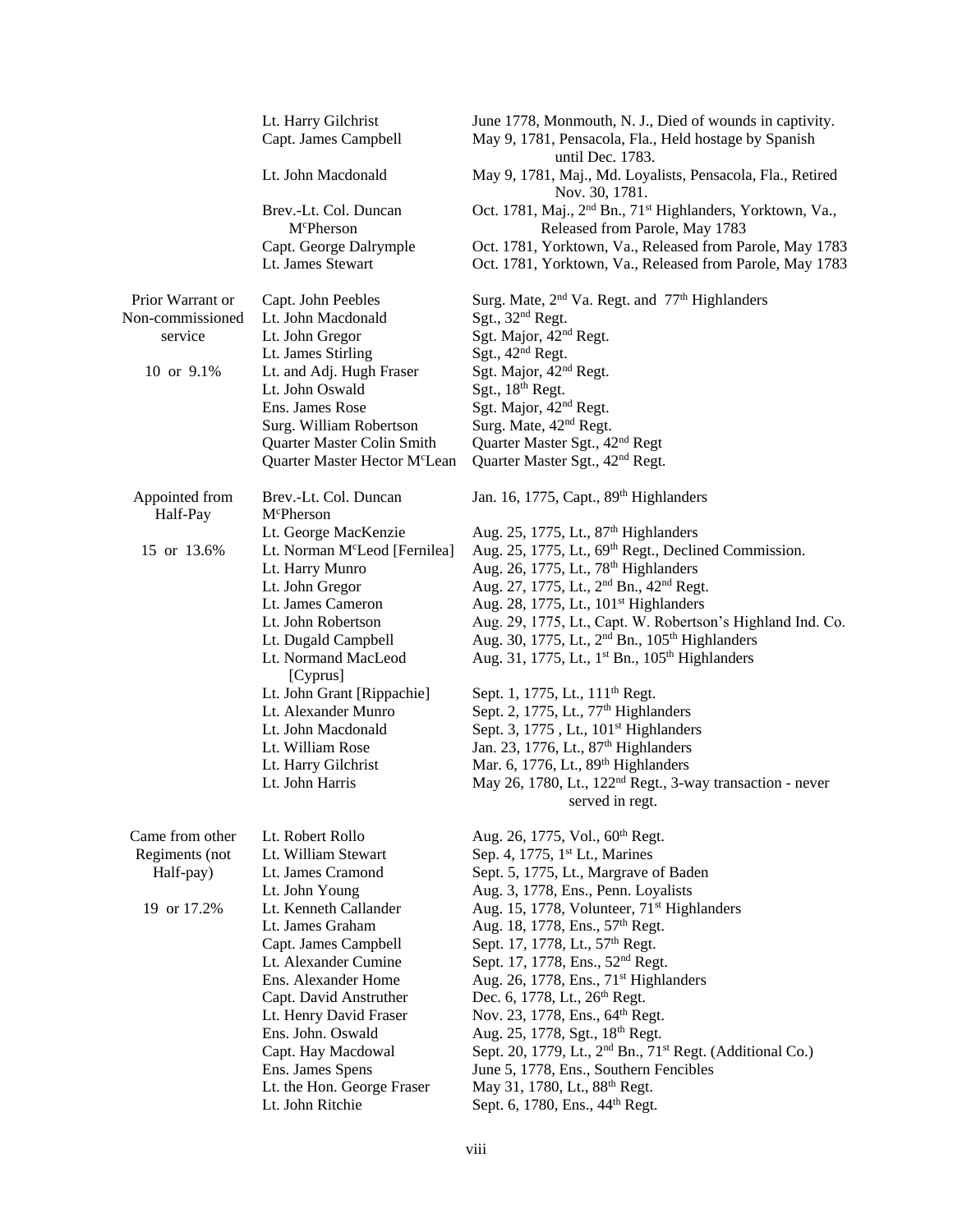|                                                    | Lt. George Stuart<br>Maj. Walter Home<br>Lt. John Nesmyth | Sept. 1, 1781, Lt., 82 <sup>nd</sup> Regt.<br>Apr. 28, 1782, Capt., 7 <sup>th</sup> Regt.<br>Oct. 14, 1782, Lt., 69th Regt. |
|----------------------------------------------------|-----------------------------------------------------------|-----------------------------------------------------------------------------------------------------------------------------|
| Left 42 <sup>nd</sup> Regt. for<br>other regiments | Capt. Alexander, Earl<br><b>Balcarres</b>                 | Dec. 9, 1775, Maj., 53rd Regt.                                                                                              |
|                                                    | Lt. John Graham                                           | Aug. 23, 1776, Capt. Lt., 1 <sup>st</sup> Bn., 71 <sup>st</sup> Highlanders                                                 |
| 27 or 24.5%                                        | Lt. James Graham                                          | May 8, 1777, Capt., 57 <sup>th</sup> Regt.                                                                                  |
|                                                    | Surg. Alexander Potts                                     | Sept. 11, 1777, Surg., General Hospital                                                                                     |
|                                                    | Brev.-Lt. Col. William Murray                             | Oct. 5, 1777, Lt. Col., 27 <sup>th</sup> Regt.                                                                              |
|                                                    | Lt. Thomas Lyttelton                                      | Oct. 7, 1777, Lt., 5 <sup>th</sup> Regt.                                                                                    |
|                                                    | Lt. William Stewart                                       | Oct. 29, 1777, Lt., Capt. Coote's Ind. Co. of Invalids                                                                      |
|                                                    | Capt. Alexander Donaldson                                 | Dec. 19, 1777, Maj., $76th$ Highlanders                                                                                     |
|                                                    | Capt. Hon. George Mackenzie                               | Dec. 20, 1777, Maj., 73rd Highlanders                                                                                       |
|                                                    | Lt. George MacKenzie                                      | Dec. 20, 1777, Capt., 73rd Highlanders                                                                                      |
|                                                    | Lt. Lord William Murray                                   | Dec. 30, 1777, Capt., 77 <sup>th</sup> Highlanders                                                                          |
|                                                    | Lt. Alexander Munro                                       | Jan. 23, 1778, Capt., 83rd Regt.                                                                                            |
|                                                    | Lt. David Crawford                                        | Jan. 24, 1778, Capt. Lt., 83rd Regt.                                                                                        |
|                                                    | Surg. Mate James Mitchell                                 | Apr. 4, 1778, Surg. Mate, 37th Regt.                                                                                        |
|                                                    | Lt. James Campbell                                        | Aug. 4, 1778, Capt., 77 <sup>th</sup> Highlanders                                                                           |
|                                                    | Ens. John Robertson                                       | Nov. 8, 1778, Lt., 1 <sup>st</sup> Bn., 71 <sup>st</sup> Highlanders                                                        |
|                                                    | Lt. James Graham                                          | Nov. 23, 1778, Lt., 64 <sup>th</sup> Regt.                                                                                  |
|                                                    | Lt. Harry Munro                                           | Feb. 2, 1779, Capt. Lt., 1 <sup>st</sup> Bn., 71 <sup>st</sup> Highlanders                                                  |
|                                                    | Lt. John Robertson                                        | Aug. 24, 1779, Capt., 2 <sup>nd</sup> Bn., 71 <sup>st</sup> Highlanders                                                     |
|                                                    | Lt. Normand MacLeod<br>[Cyprus]                           | Aug. 25, 1779, Capt. Lt., 1st Bn., 71st Highlanders                                                                         |
|                                                    | Surg. Mate Donald Smith                                   | Nov. 24, 1779, Ens., 2 <sup>nd</sup> Bn., 84 <sup>th</sup> Regt. - Royal Highland<br>Emigrants                              |
|                                                    | Lt. John Spens                                            | Apr. 9, 1780, Capt. Lt., 95 <sup>th</sup> Regt.                                                                             |
|                                                    | Lt. John Harris                                           | May 31, 1780, Lt., 88 <sup>th</sup> Regt., 3-way transaction- never                                                         |
|                                                    |                                                           | served in regt.                                                                                                             |
|                                                    | Brev.-Lt. Col. Duncan<br>McPherson                        | Dec. 31, 1780, Maj., 2 <sup>nd</sup> Bn., 71 <sup>st</sup> Highlanders                                                      |
|                                                    | Lt. John Ritchie                                          | Apr. 28, 1781, Capt., 37 <sup>th</sup> Regt.                                                                                |
|                                                    | Maj. Gen. Thomas Stirling                                 | Feb. 13, 1782, Col., 71 <sup>st</sup> Highlanders                                                                           |
|                                                    | Lt. George Stuart                                         | May 4, 1782, Capt. Lt., 4 <sup>th</sup> Bn., 60 <sup>th</sup> Regt.                                                         |
| Transferred to 2 <sup>nd</sup>                     | Capt. Patrick Graham                                      | Mar. 21, 1780, Maj., from Additional Co.                                                                                    |
| Bn., 42 <sup>nd</sup> Regt.                        | Capt. Hay Macdowal                                        | Mar. 21, 1780, Capt., from 1 <sup>st</sup> Bn.                                                                              |
|                                                    | Lt. John Gregor/McGregor                                  | Mar. 22, 1780, Capt., from Additional Co.                                                                                   |
| 8 or 7.3%                                          | Lt. John Grant [Auchindown]                               | Mar. 21, 1780, Lt., from Additional Co.                                                                                     |
|                                                    | Lt. Dougald Campbell                                      | Mar. 21, 1780, Lt., from Additional Co.                                                                                     |
|                                                    | Lt. Alexander Macgregor                                   | Mar. 21, 1780, Lt., from Additional Co.                                                                                     |
|                                                    | Ens. James Spens                                          | Mar. 21, 1780, Lt., from Additional Co.                                                                                     |
|                                                    | Ens. John. Oswald                                         | Mar. 22, 1780, Lt., from Additional Co.                                                                                     |
| Reduced on Half-Pay Lt. James Cameron              |                                                           | Jan. 23, 1776, Declined commission and exchanged to<br>Half-Pay 87th Regt.,                                                 |
| 19 or 17.3%                                        | Lt. Norman M <sup>c</sup> Leod [Fernilea]                 | Dec. 16, 1775, Declined Commission due to illness and<br>returned to Half-Pay 69th Regt.                                    |
|                                                    | Lt. John Grant [Rippachie]                                | Mar. 6, 1776, Declined commission and exchanged to<br>Half-Pay 89th Regt.                                                   |
|                                                    | Lt. James West                                            | May 26, 1780, Lt., 3-way transaction to Half-Pay 122 <sup>nd</sup><br>Regt., did not serve with 42 <sup>nd</sup> Regt.      |
|                                                    | Lt. John Young                                            | June 24, 1783                                                                                                               |
|                                                    | Lt. John Ritchie                                          | Apr. 24, 1783, Maj., 91 <sup>st</sup> Regt.                                                                                 |
|                                                    |                                                           |                                                                                                                             |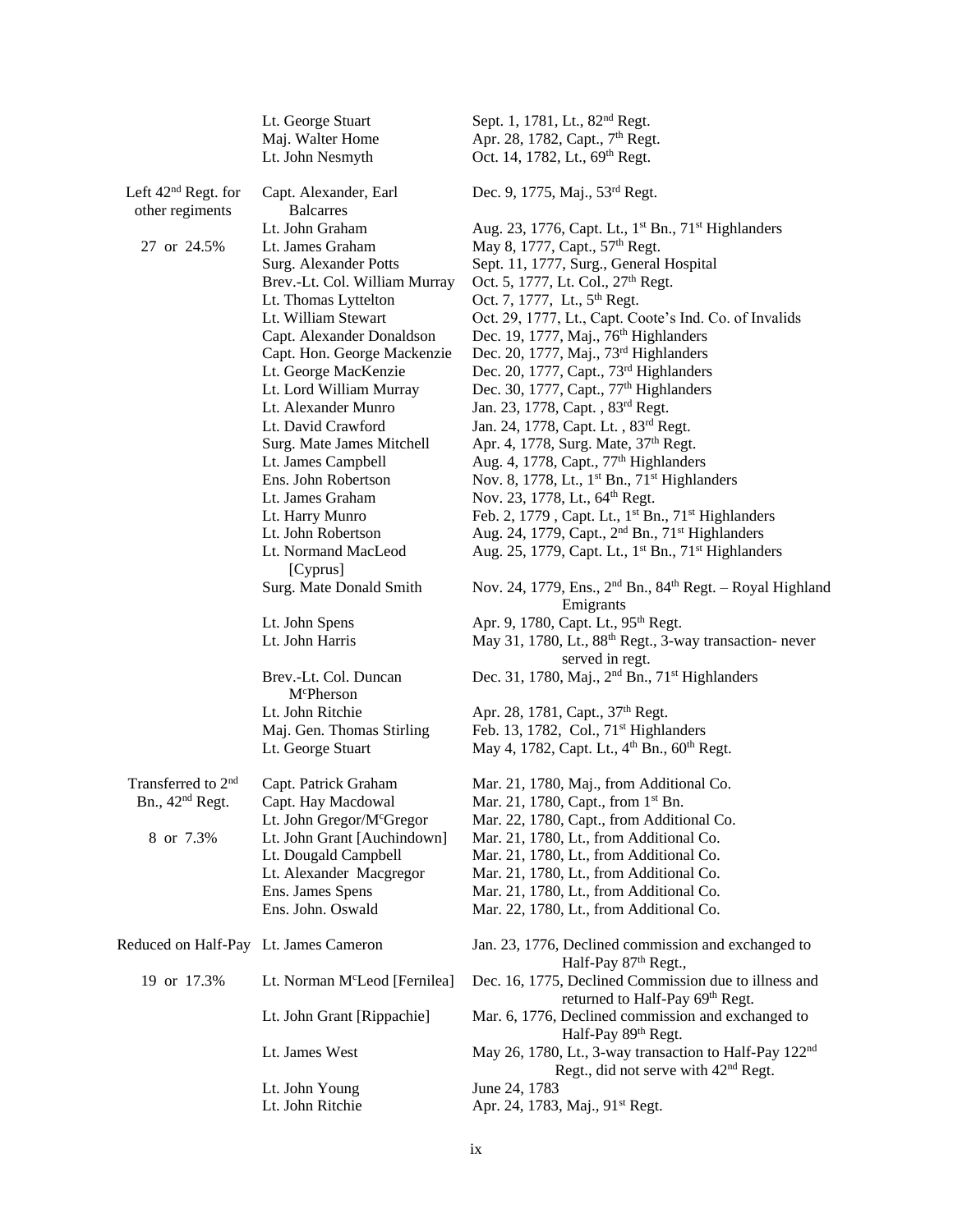|             | Lt. John Spens                                | May 31, 1783, Maj., 95 <sup>th</sup> Regt.                                                                                                                               |
|-------------|-----------------------------------------------|--------------------------------------------------------------------------------------------------------------------------------------------------------------------------|
|             | Lt. Dugald Campbell                           | Aug. 24, 1783, to Canada                                                                                                                                                 |
|             | Lt. William Edmondstoune                      | Aug. 24, 1783                                                                                                                                                            |
|             | Lt. William Fraser                            | Aug. 24, 1783                                                                                                                                                            |
|             | Lt. William Frazer                            | Aug. 24, 1783                                                                                                                                                            |
|             | Lt. John Nesmyth                              | Aug. 24, 1783                                                                                                                                                            |
|             | Lt. Henry Graham                              | Aug. 24, 1783                                                                                                                                                            |
|             | Surg. Mate Donald Smith                       | Aug. 1783, Ens., 2 <sup>nd</sup> Bn., 84 <sup>th</sup> Regt.                                                                                                             |
|             | Lt. the Hon. George Fraser                    | Oct. 10, 1783                                                                                                                                                            |
|             | Lt. James Alston                              | Oct. 24, 1783                                                                                                                                                            |
|             | Surg. Alexander Potts                         | Dec. 25, 1783, Hospitals for the Forces of North America                                                                                                                 |
|             | Maj. Gen. Thomas Stirling                     | June 4, 1784, Col., 71 <sup>st</sup> Highlanders                                                                                                                         |
|             | Ens. John Robertson                           | June 4, 1784, Lt., 71 <sup>st</sup> Highlanders                                                                                                                          |
|             | Achieved Field Rank Maj. Gen. Thomas Stirling | Dec. 12, 1770, Maj. 42 <sup>nd</sup> Regt.                                                                                                                               |
|             |                                               | Feb. 13, 1782, Col., 71 <sup>st</sup> Highlanders                                                                                                                        |
| 38 or 34.5% |                                               | Jan. 13, 1790, Col., 41 <sup>st</sup> Regt.                                                                                                                              |
|             | Lt. Col. Charles Graham                       | Aug. 25, 1778, Maj., 42 <sup>nd</sup> Regt.                                                                                                                              |
|             |                                               | Apr. 28, 1782, Lt. Col., 42 <sup>nd</sup> Regt.                                                                                                                          |
|             |                                               | Oct. 18, 1793, Col. "in the army"                                                                                                                                        |
|             |                                               | Nov. 30, 1796, Col., Maj. Gen. Graham's Regt. - after 1798                                                                                                               |
|             |                                               | the 5 <sup>th</sup> West India Regt.                                                                                                                                     |
|             | Brev.-Lt. Col. William Murray                 | Sept. 7, 1771, Maj., 42 <sup>nd</sup> Regt.                                                                                                                              |
|             |                                               | Aug. 29, 1777, Lt. Col., "in the army"                                                                                                                                   |
|             |                                               | Oct. 5, 1777, Lt. Col., 27 <sup>th</sup> Regt.                                                                                                                           |
|             | Brev.-Lt. Col. William Grant                  | July 23, 1772, Maj., "in the Army"                                                                                                                                       |
|             |                                               | Sept. 6, 1777, Lt. Col., "in the Army"                                                                                                                                   |
|             |                                               | Oct. 5, 1777, Maj., 42 <sup>nd</sup> Regt.                                                                                                                               |
|             | Brev.-Lt. Col. Duncan                         | July 23, 1772, Maj., "in the Army                                                                                                                                        |
|             | McPherson                                     | Dec. 31, 1780, Maj., 2 <sup>nd</sup> Bn., 71 <sup>st</sup> Highlanders                                                                                                   |
|             |                                               | Nov. 20, 1782, Col., "in the Army"                                                                                                                                       |
|             | Maj. Walter Home                              | Apr. 28, 1782, 42 <sup>nd</sup> Regt.                                                                                                                                    |
|             | Brev.-Maj. James McPherson                    | Aug. 29, 1777, Maj., "in the Army"                                                                                                                                       |
|             | Brev.-Maj. John Smith                         | Mar. 19, 1783, Maj., "in the Army"                                                                                                                                       |
|             | Capt. Alexander Donaldson                     | June 16, 1778, Maj., 76 <sup>th</sup> Highlanders                                                                                                                        |
|             |                                               | Sept. 5, 1782, Maj., Caledonian Band                                                                                                                                     |
|             |                                               | June 15, 1793, Maj., West Lowland Fencibles                                                                                                                              |
|             |                                               | July 27, 1793, Lt Col., West Lowland Fencibles                                                                                                                           |
|             | Capt. the Hon. George                         | Dec. 20, 1777, Maj., 73 <sup>rd</sup> Highlanders<br>Sept. 24, 1778, Lt. Col., 2 <sup>nd</sup> Bn., 73 <sup>rd</sup> Highlanders                                         |
|             | Mackenzie                                     | Feb. 28, 1783, Col. "in the Army"                                                                                                                                        |
|             |                                               | Approx. Mar. 1785, Lt. Col., 73 <sup>rd</sup> Highlanders (later 71 <sup>st</sup>                                                                                        |
|             |                                               | Highlanders)                                                                                                                                                             |
|             | Capt. Archibald Erskine                       | Jan. 2, 1779 Maj. (effective Dec. 1778), 22 <sup>nd</sup> Regt.                                                                                                          |
|             |                                               | Sept. 26, 1794, Maj., Edinburgh Volunteers                                                                                                                               |
|             | Capt. John Peebles                            | Dec. 12, 1798, Maj. Commandant, Irvine Volunteers                                                                                                                        |
|             | Capt. Patrick Graham                          | Mar. 21, 1780, Maj., 2 <sup>nd</sup> Bn., 42 <sup>nd</sup> Regt.                                                                                                         |
|             |                                               | June 13, 1782, Lt. Col., "In the East Indies Only,"                                                                                                                      |
|             |                                               | posthumously                                                                                                                                                             |
|             | Capt. George Dalrymple                        | Maj. Mar. 16, 1791, 42 <sup>nd</sup> Regt.                                                                                                                               |
|             |                                               | Dec. 31, 1794, Lt. Col., 19th Regt.                                                                                                                                      |
|             |                                               | Jan. 1, 1801, Col. "in the Army"                                                                                                                                         |
|             | Capt. John Rutherfurd                         | Jan. 13, 1798, Maj. Commandant, Roxburghshire                                                                                                                            |
|             |                                               | Gentlemen and Yeomanry Cavalry                                                                                                                                           |
|             | Capt. Hay Macdowal                            | Apr. 23, 1798, Maj., 4 <sup>th</sup> or Dumfrieshire Regt. of Militia<br>Mar. 24, 1784, Maj., 2 <sup>nd</sup> Bn., 42 <sup>nd</sup> Regt. (later 73 <sup>rd</sup> Regt.) |
|             |                                               |                                                                                                                                                                          |
|             |                                               |                                                                                                                                                                          |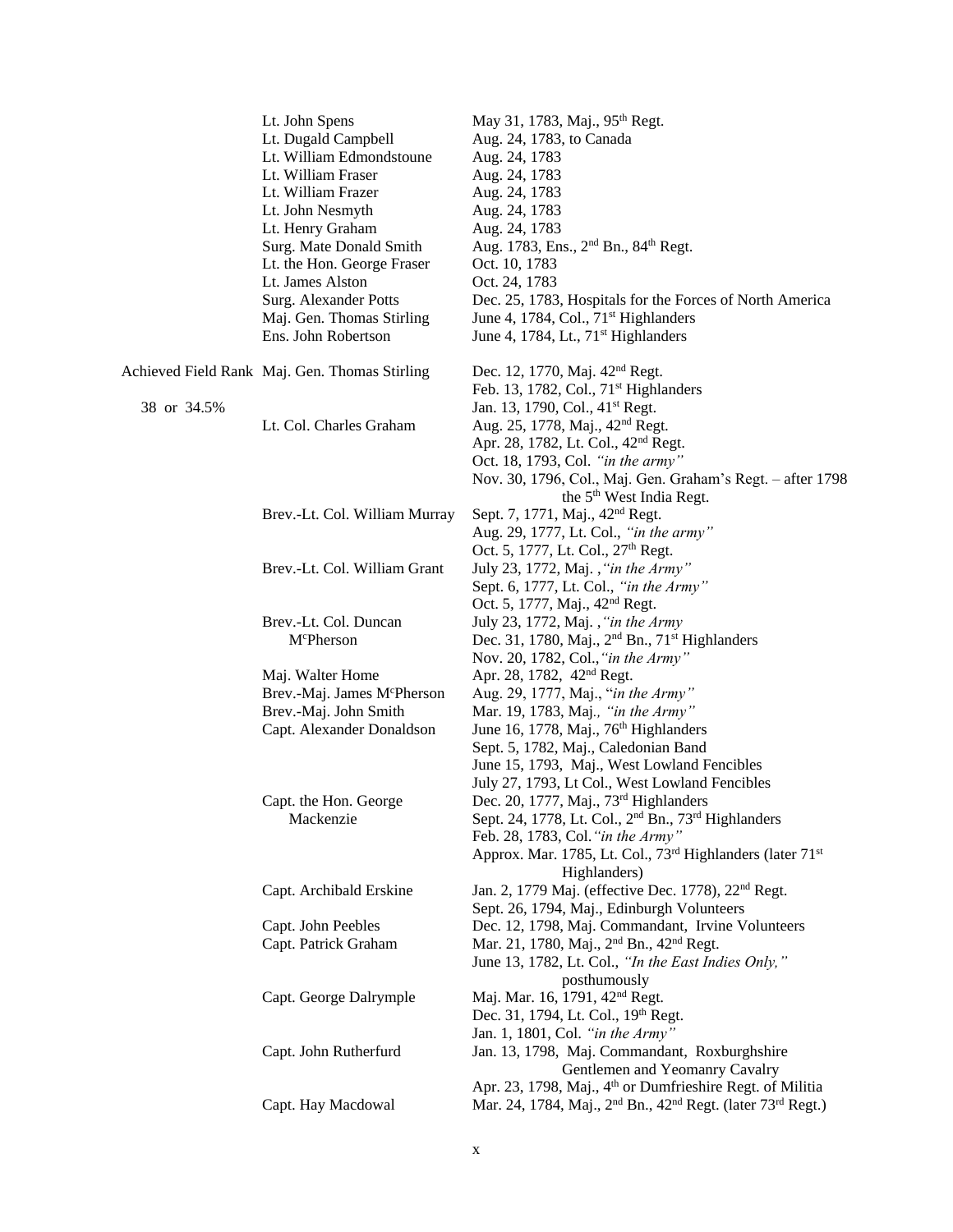|                             | Apr. 6, 1791, Lt. Col., 57 <sup>th</sup> Regt.                                      |
|-----------------------------|-------------------------------------------------------------------------------------|
|                             | Aug. 19, 1795, Lt. Col., 36 <sup>th</sup> Regt.                                     |
|                             | Aug. 21, 1795, Col., "in the Army"                                                  |
|                             | Aug. 20, 1795, Lt. Col., 75 <sup>th</sup> Highlanders                               |
|                             | May 22, 1797, Lt. Col., 78 <sup>th</sup> Highlanders or the Ross-Shire              |
|                             | <b>Buffs</b>                                                                        |
|                             | Apr. 7, 1802, Col. Commandant, 2 <sup>nd</sup> Bn., 40 <sup>th</sup> Regt.          |
|                             | May 16, 1808, Col., 41 <sup>st</sup> Regt.                                          |
| Capt. William Dickson       | Sept. 9, 1794, Maj. "in the army"                                                   |
|                             | Jan. 24, 1795, Major, 42 <sup>nd</sup> Regt.                                        |
|                             | Sept. 8, 1795, Lt. Colonel, 42 <sup>nd</sup> Regt.                                  |
|                             | Sept. 25, 1803, Col. "in the army"                                                  |
| Lt. James Graham            | Dec. 30, 1781, Maj., 37 <sup>th</sup> Regt.                                         |
| Lt. John Grant [Auchindown] | Aug. 8, 1795, Maj., Strathspey Fencibles                                            |
| Lt. George MacKenzie        | Aug. 28, 1781, Maj., 1 <sup>st</sup> Bn., 73 <sup>rd</sup> Highlanders              |
|                             | June 12, 1782, Lt. Col. in India, 1 <sup>st</sup> Bn., 73 <sup>rd</sup> Highlanders |
| Lt. John Macdonald          | Nov. 11, 1777, Maj., 1 <sup>st</sup> Bn., Maryland Loyalists                        |
| Lt. Alexander Grant         | May 15, 1793, Maj. "in the Army"                                                    |
|                             | July 11, 1795, Maj., 1 <sup>st</sup> Bn., 78 <sup>th</sup> Highlanders              |
| Lt. James Stewart           | Oct. 21, 1795, Maj., 42 <sup>nd</sup> Regt.                                         |
|                             | Dec. 14, 1796, Lt. Col., 42 <sup>nd</sup> Regt.                                     |
|                             | Dec. 22, 1803, Lt. Col. (Temp.) and Inspecting Field-                               |
|                             | Officer of Yeomanry and Volunteer Corps in                                          |
|                             | North Britain                                                                       |
| Lt. Lord William Murray     | 1784, Local Maj. India, 73rd Highlanders                                            |
| Lt. John Spens              | Apr. 5, 1783, Maj., 95 <sup>th</sup> Regt.                                          |
|                             | Mar. 1, 1794, Lt. Col., "in the army"                                               |
|                             | Jan. 1, 1798, Col., "in the army"                                                   |
| Lt. Alexander Stewart       | June 24, 1796, Maj., 42 <sup>nd</sup> Regt.                                         |
|                             | Jan. 24, 1799, Lt. Col., "in the army"                                              |
|                             |                                                                                     |
| Lt. James Stirling          | Dec. 14, 1796, Maj., 42 <sup>nd</sup> Regt.                                         |
|                             | Apr. 29, 1802, Lt. Col., "in the Army"                                              |
|                             | Sept. 7, 1804, Lt. Col., 42 <sup>nd</sup> Regt.                                     |
|                             | June 4, 1811, Col., "in the Army"                                                   |
| Lt. Alexander Cumine        | Sept. 1, 1795, Maj., 75 <sup>th</sup> Highlanders                                   |
|                             | Oct. 5, 1799, Lt. Col., 75 <sup>th</sup> Highlanders                                |
|                             | Feb. 18, 1804, Lt. Col., 1st West India Regt.                                       |
| Lt. Henry David Fraser      | Jan. 1, 1798, Maj. "in the army"                                                    |
|                             | May 17, 1799, Lt. Col. "in the army"                                                |
|                             | July 9, 1803, Maj., 47 <sup>th</sup> Regt.                                          |
| Lt. William Fraser          | Oct. 25, 1809, Maj., "in the army"                                                  |
| Lt. John Ritchie            | Feb. 25, 1783, Maj., 91 <sup>st</sup> Regt.                                         |
|                             | July 7, 1784, Maj., 9 <sup>th</sup> Regt.                                           |
|                             | Feb. 17, 1794, Lt. Col., 60 <sup>th</sup> Regt.                                     |
| Lt. Alexander Loraine       | Aug. 7, 1799, Maj., 2 <sup>nd</sup> Bn., 9 <sup>th</sup> Regt.                      |
|                             | June 25, 1801, Lt. Col., 91 <sup>st</sup> Regt.                                     |
| Lt. George Stuart           | Mar. 1, 1794, Maj., "in the Army"                                                   |
|                             | Jan. 1, 1798, Lt. Col. "in the Army"                                                |
|                             | Aug. 5, 1799, Maj., 1 <sup>st</sup> Bn., 35 <sup>th</sup> Regt.                     |
|                             | July 31, 1806, Maj., Maj. Gen. Ramsay's Regt. - later the                           |
|                             | 2 <sup>nd</sup> Ceylon Regt.                                                        |
|                             | Apr. 25, 1808, Col., "in the Army".                                                 |
| Lt. John Nesmyth            | Nov. 12, 1803, Maj., 7 <sup>th</sup> West India Regt.                               |
|                             | Sept. 15, 1808, Lt. Col., 7 <sup>th</sup> West India Regt.                          |
| Ens. James Spens            | Apr. 6, 1791, Maj., 73rd Highlanders                                                |
|                             | Apr. 13, 1795, Lt. Col., "in the Army"                                              |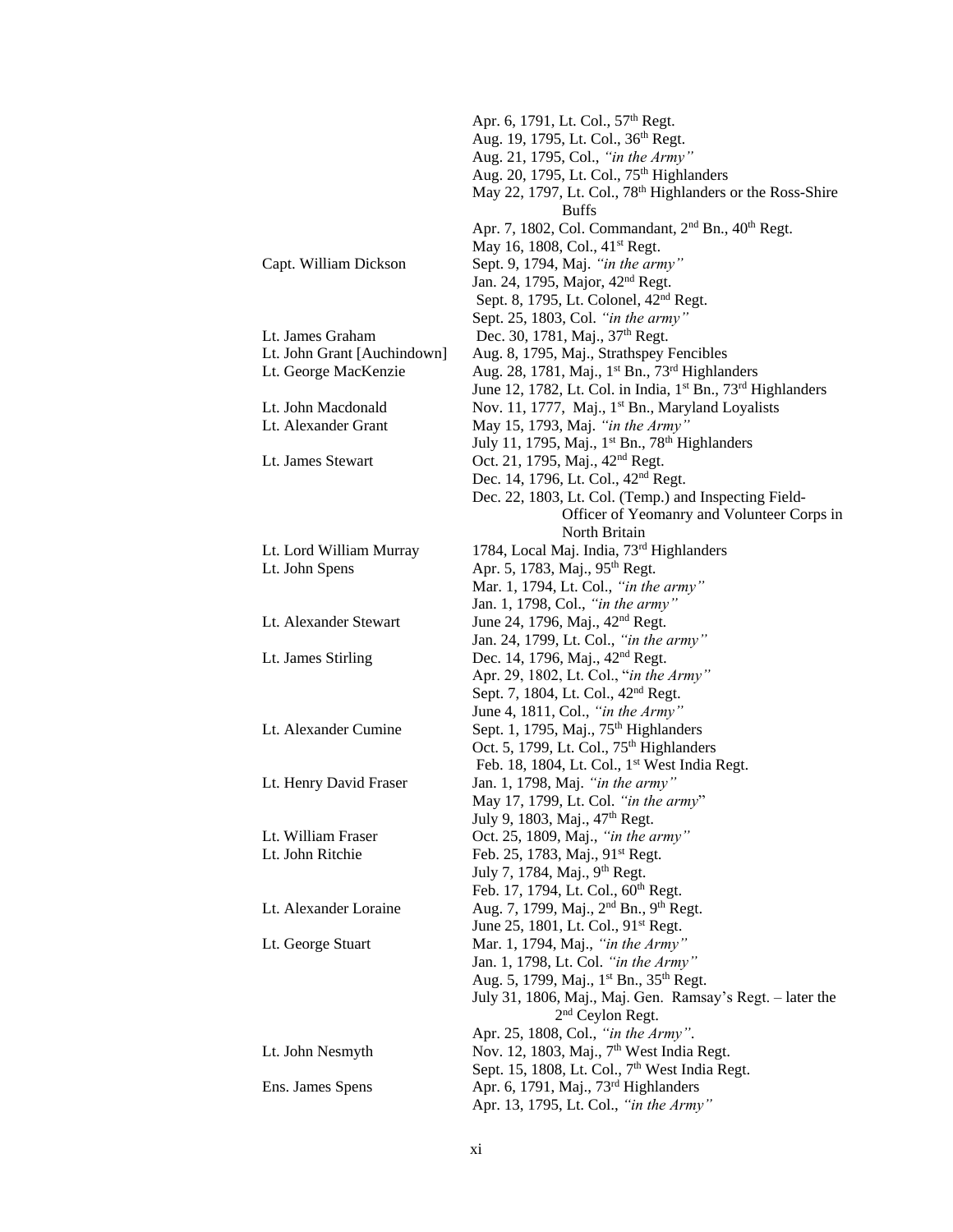|                               |                                  | Sept. 1, 1795, Lt. Col., 73rd Highlanders              |
|-------------------------------|----------------------------------|--------------------------------------------------------|
|                               |                                  | July 10, 1800, Maj. Commandant, Royal Edinburgh        |
|                               |                                  | <b>Volunteer Artillery</b>                             |
|                               |                                  | May 26, 1803, Lt. Col., Royal Edinburgh Volunteers     |
|                               |                                  | June 4, 1803, Lt. Col. Commandant, Royal Edinburgh     |
|                               |                                  | <b>Volunteer Artillery</b>                             |
|                               | Ens. John Robertson              | Oct. 30, 1794, Lt. Col., Perth Fencibles               |
|                               |                                  | Jan. 1, 1798, Maj., "in the army"                      |
|                               |                                  | Apr. 25, 1808; Lt. Col., "in the Army"                 |
|                               |                                  | June 4, 1814, Col., "in the Army"                      |
|                               | Ens. James Rose                  | Dec. 25, 1802, Maj., 6th Royal Garrison Bn.            |
|                               | Ens. Donald M <sup>c</sup> Niven | Feb. 19, 1801, Maj., 63rd Regt.                        |
| <b>Achieved General</b>       | Maj. Gen. Thomas Stirling        | June 15, 1779, Brig. General in America                |
| <b>Officer Rank</b>           |                                  | July 27, 1781, Maj. General in America                 |
|                               |                                  | Nov. 20, 1782, Maj. General                            |
| 8 or 7.3%                     |                                  | May 3, 1796, Lt. General                               |
|                               |                                  | Jan. 1, 1801, General                                  |
|                               | Capt. Alexander, Earl            | Oct. 12, 1793, Maj. General                            |
|                               | <b>Balcarres</b>                 | Jan. 1, 1798, Lt. General                              |
|                               |                                  | Sept. 25, 1803, General                                |
|                               | Capt. Hay Macdowal               | June 18, 1798, Maj. General                            |
|                               |                                  | Oct. 30, 1805, Lt. General                             |
|                               | Lt. John Spens                   | Jan. 1, 1805, Maj. General                             |
|                               |                                  | June 4, 1811, Lt. General                              |
|                               | Lt. Col. Charles Graham          | Nov. 26, 1793, Brig. General, Continent of Europe only |
|                               |                                  | Feb. 26, 1795, Maj. General                            |
|                               | Lt. James Stirling               | June 4, 1814, Maj. General                             |
|                               | Capt. William Dickson            | 1803, "District Brigadier"                             |
|                               | Lt. Henry David Fraser           | 1803, Brig. General, Portuguese Army                   |
| Assigned to Army              | Maj. Gen. Thomas Stirling        | June 15, 1779, Brigade Commander                       |
| Command or Staff              | Brev.-Lt. Col. Duncan            | Jan. 5, 1779, Seconded to oversee the Gen. Hospital;   |
| Positions                     | McPherson                        | Returned before Mar. 22, 1780                          |
|                               | Capt. Archibald Erskine          | Aug. 8, 1776, Major of Brigade                         |
| 9 or 8.2%                     | Capt. James Campbell             | July 9, 1777, Major of Brigade                         |
|                               | Lt. James Cramond                | Aug. 10, 1776, Asst. Adjutant General                  |
|                               |                                  | Feb. 4, 1779, Extraordinary Aid-de-Camp to Lt. Gen.    |
|                               |                                  | Wilhelm von Knyphausen                                 |
|                               | Lt. Alexander Munro or           | Oct. 26, 1777, Overseer of the King's Works in the     |
|                               | Lt. Harry Munro                  | Engineer Dept.                                         |
|                               | Lt. William Frazer               | Sept. 7, 1779, Asst. Engineer, until Apr. 1780         |
|                               | Lt. John Young                   | Jan. 26, 1781, Asst. Quarter Master General.           |
|                               | Lt. Dugald Campbell              | Mar. 27, 1782, Asst. Engineer                          |
| Did not serve with            | Capt. Alexander, Earl            | Promoted, 53 <sup>rd</sup> Regt. Dec. 9, 1775          |
| the 42 <sup>nd</sup> Regt. in | <b>Balcarres</b>                 |                                                        |
| America, due to               | Lt. James Cameron                | Refused Commission, Jan. 23, 1776                      |
| service in the                | Lt. Dugald Campbell              | Additional Company and Newfoundland                    |
| Additional                    | Capt. James Campbell             | Maj. of Brigade                                        |
| Companies,                    | Lt. James Cramond                | Asst. Adj. General, Aide-de-Camp to Hessian Lt. Gen.   |
| promotions, refusal           |                                  | Knyphausen                                             |
| of commissions,               | Capt. Alexander Donaldson        | 1 <sup>st</sup> Additional Company                     |
| commissions late in           | Capt. Archibald Erskine          | Maj. of Brigade                                        |
| the war, Major of             | Ens. Alexander Fraser            | Commissioned Aug. 1783, did not join.                  |
| Brigade duty, etc             | Lt. John Grant (Auchindown)      | Additional Company and Newfoundland                    |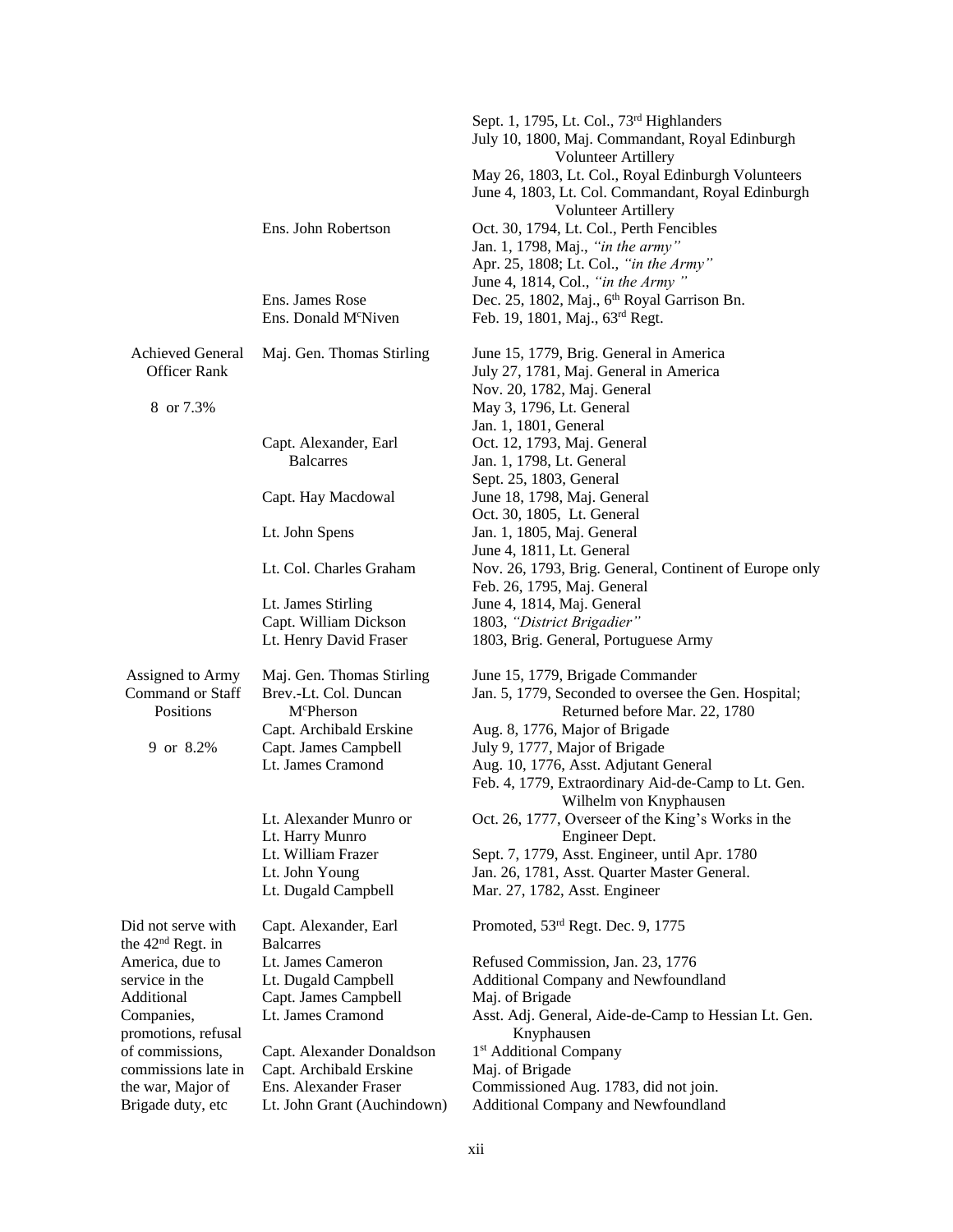|             | Lt. John Grant (Rippachie)                | Exchanged Commission for health, Mar. 6, 1776             |
|-------------|-------------------------------------------|-----------------------------------------------------------|
| 29 or 26.4% | Lt. John Gregor                           | <b>Additional Company</b>                                 |
|             | Lt. John Harris                           | Three-way transaction, did not join                       |
|             | Lt. Julines Herring                       | <b>Additional Company</b>                                 |
|             | Ens. Alexander Innes                      | <b>Additional Company</b>                                 |
|             | Ens. James Lees                           | Resigned, Jan. 31, 1776                                   |
|             | Capt. Hay Macdowal                        | Did not join, transferred to $2nd$ Bn.                    |
|             | Lt. George MacKenzie                      | <b>Additional Company</b>                                 |
|             | Lt. Norman M <sup>c</sup> Leod (Fernilea) | Exchanged to Half-pay, Dec. 16, 1775                      |
|             | Brevet-Maj. James McPherson               | 2 <sup>nd</sup> Additional Company                        |
|             | Gen. Lord John Murray                     | Gen. Officer, no position in America                      |
|             | Capt. William Nairne                      | Additional Co. (served with 71 <sup>st</sup> in America)  |
|             | Ens. John Oswald                          | Additional Company, transferred to 2 <sup>nd</sup> Bn.    |
|             | Lt. Robert Reid                           | Resigned Feb. 23, 1776                                    |
|             | Ens. James Rivington                      | Too young                                                 |
|             | Ens. John Robertson                       | Additional Company, transferred to 71 <sup>st</sup> Regt. |
|             | Lt. William Rose                          | Additional Company, Died Sept. 16, 1777                   |
|             | Lt. John Sinclair                         | <b>Additional Company</b>                                 |
|             | Ens. James Spens                          | Additional Company, transferred to 2 <sup>nd</sup> Bn.    |
|             | Lt. James West                            | Three-way transaction, did not join                       |
|             |                                           |                                                           |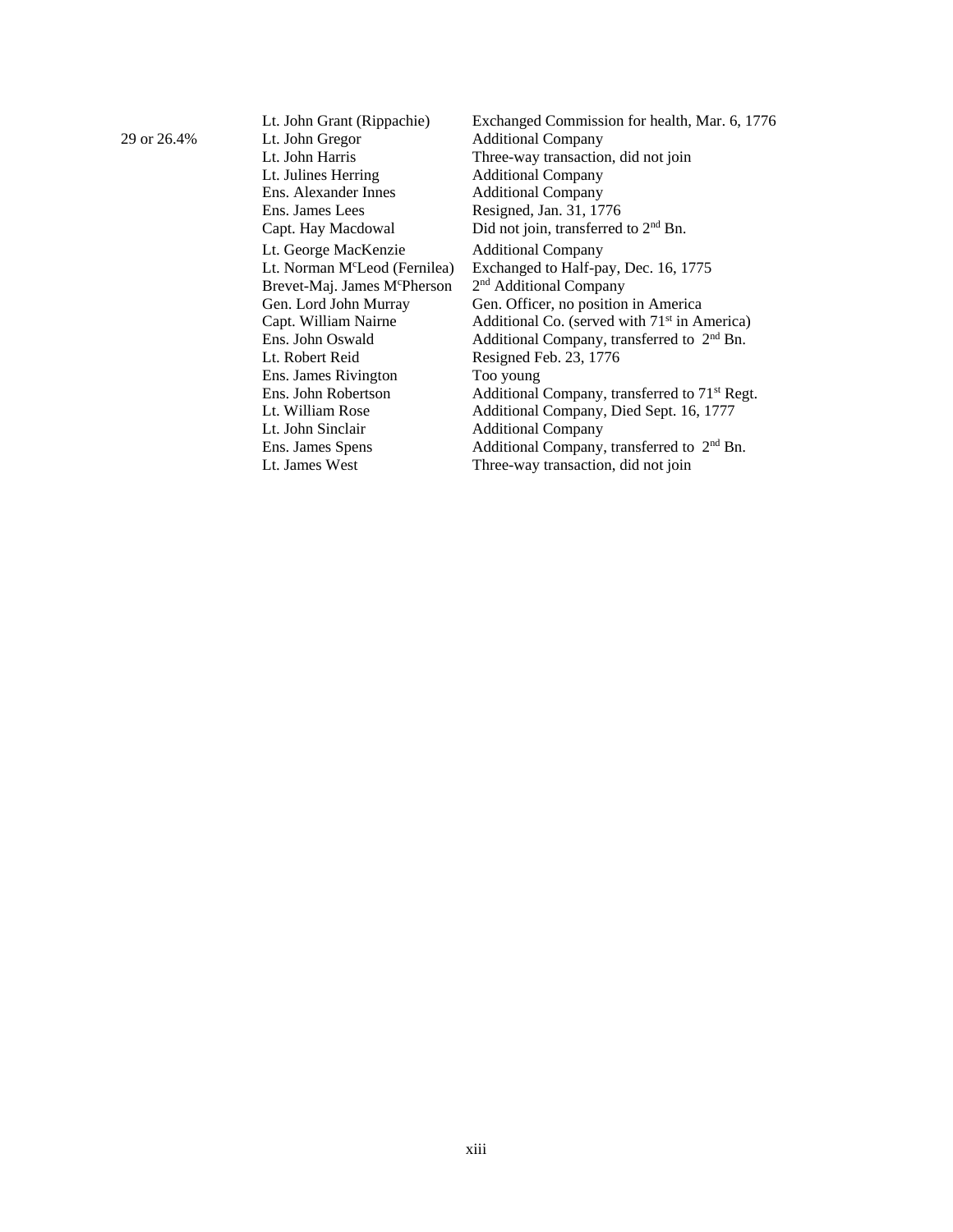#### **Table Two**

### **Calendar of the 42nd or Royal Highland Regiment in the American War for Independence, 1776-1783**

In order to put the documents of this volume into context and to provide a ready reference to what was happening in the regiment at the time of an enclosed documents, the following table provides a chronological listing of the major military events and personnel changes which occurred during the American war with selected pre-war items:

| Date          | <b>Event</b>                                                                                                                                                                                                                                     |
|---------------|--------------------------------------------------------------------------------------------------------------------------------------------------------------------------------------------------------------------------------------------------|
| May 12, 1725  | King George I issues orders for raising six Highland Independent Companies to<br>police the Highlands of Scotland.                                                                                                                               |
| Oct. 25, 1739 | Letter of Service issued to John Earl of Crawfurd and Lindsay to raise the 43rd or<br>Highland Regt. of Foot from the six Highland Independent Companies.                                                                                        |
| Apr. 25, 1745 | Lt. Col. Lord John Murray, 3 <sup>rd</sup> Regt. of Foot-Guards commissioned as Col. of the<br>43rd or Highland Regt.                                                                                                                            |
| Nov. 1748     | Gen. Oglethorpe's 42 <sup>nd</sup> Regt. at Fort Frederica, Georgia is ordered to disband and<br>the 43rd or Highland Regt. becomes the 42 <sup>nd</sup> or Highland Regt. Oglethorpe's<br>actually disbanded in Georgia on Aug. 24, 1749.       |
| Apr. 15, 1756 | First division of five companies of the 42 <sup>nd</sup> Regt. under Lt. Col. Francis Grant<br>sails for America for the French & Indian War.                                                                                                    |
| June 8, 1756  | Second division of five companies the 42 <sup>nd</sup> Regt. under Maj. Duncan Campbell<br>embarks for America.                                                                                                                                  |
| July 24, 1757 | When three additional companies were raised for the $42nd$ Regt. for the French &<br>Indian War, the Duke of Atholl recommended former Ens. Thomas Stirling, late<br>of the Dutch Scots Brigade, to the Duke of Argyle for one of the companies. |
| July 8, 1758  | 42 <sup>nd</sup> Regt. fights in Battle of Ticonderoga, New York                                                                                                                                                                                 |
| July 22, 1758 | King George II changes name of 42 <sup>nd</sup> Regt. to "Our Forty-Second, or Royal<br>Highland Regiment of Foot." The change to a royal regiment was not associated<br>with the Battle of Ticonderoga.                                         |
| July 23, 1758 | Lt. William Grant, Grenadier Co., promoted to Captain.                                                                                                                                                                                           |
| May 17, 1759  | King George II orders seven new companies for the $42nd$ Regt. and appoints<br>William Murray to be one of the Captains, effective July 18, 1758.                                                                                                |
| Oct. 25, 1760 | George III, grandson of King George II, becomes King of England.                                                                                                                                                                                 |
| Aug. 24, 1767 | Main body of the 42 <sup>nd</sup> Regt. arrives at Cork, Ireland after departing Philadelphia<br>following service in the French $\&$ Indian War and garrisoning of frontier posts<br>after the war.                                             |
| Oct. 5, 1767  | Remainder of main body of the 42 <sup>nd</sup> Regt. arrives at Cork, Ireland from<br>Philadelphia.                                                                                                                                              |
| Oct. 17, 1767 | Capt. Murray's detachment from Fort Pitt departs New York for Britain.                                                                                                                                                                           |
| Mar. 31, 1770 | Lt. Alexander Donaldson promoted to Captain.                                                                                                                                                                                                     |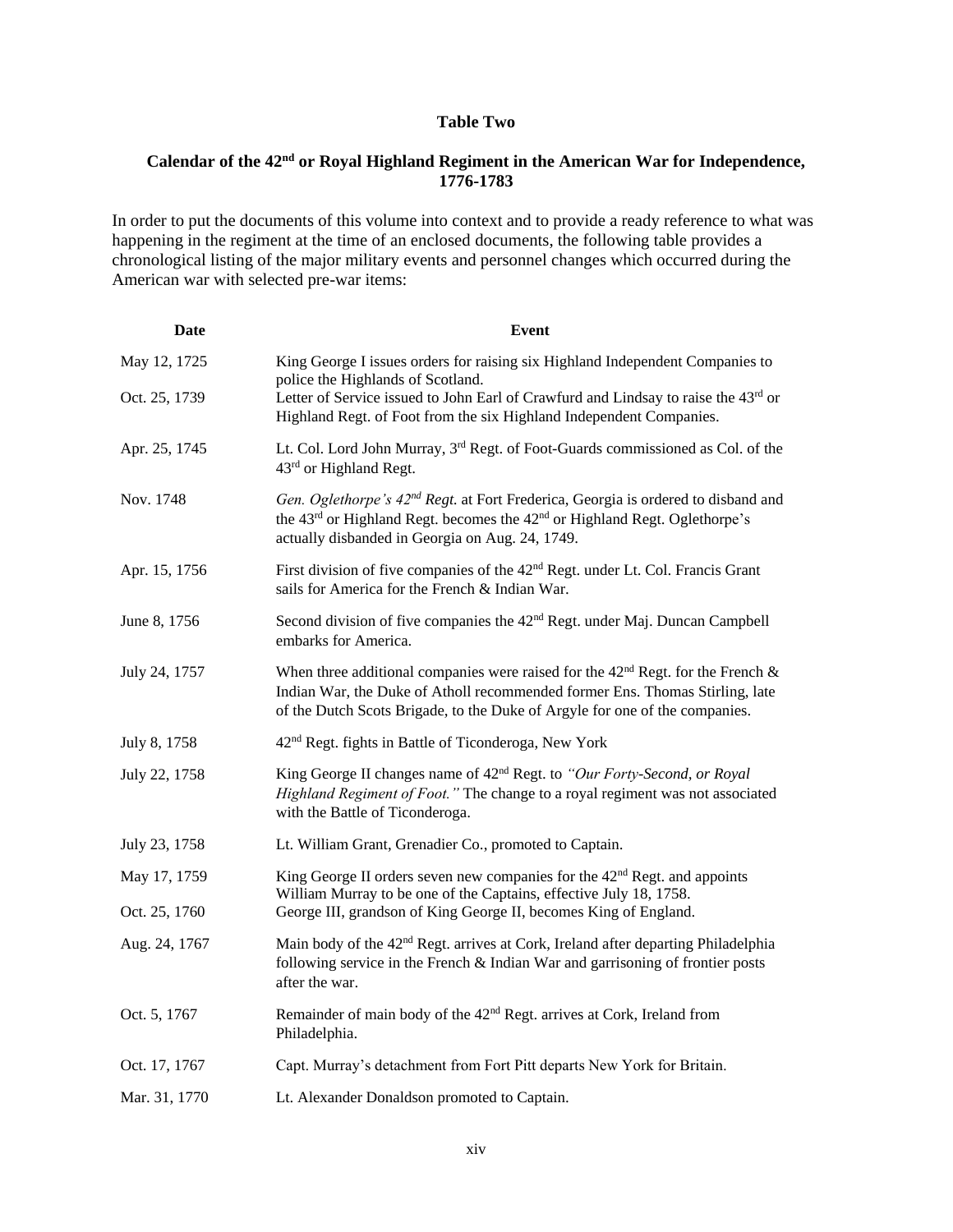| Dec. 12, 1770    | Lt. Hon. George Mackenzie, 2 <sup>nd</sup> Bn., 1 <sup>st</sup> or Royal Regt. promoted to Captain,<br>42 <sup>nd</sup> Regt.                                                                                                                                                                         |
|------------------|-------------------------------------------------------------------------------------------------------------------------------------------------------------------------------------------------------------------------------------------------------------------------------------------------------|
| Dec. 12-26, 1770 | Capt. Thomas Stirling promoted to Major and assumes command of detachment<br>of 42 <sup>nd</sup> Regt. consisting of Major, Surgeon's Mate and four Companies assigned<br>to garrison duty on the Isle of Man in the Irish Sea.                                                                       |
| Sept. 1, 1771    | Lt. James McPherson promoted to Captain.                                                                                                                                                                                                                                                              |
| Sept. 7, 1771    | Maj. Thomas Stirling, Younger of Ardoch, becomes Lt. Colonel of the 42 <sup>nd</sup><br>Regt., Capt. William Murray is promoted to Major, Lt. Charles Graham and Lt.<br>Archibald Erskine, 13 <sup>th</sup> Regt., are promoted to Captain. Maj. Murray assumes<br>command of Isle of Man detachment. |
| Sept. 18, 1771   | 42 <sup>nd</sup> Regt. augmented to add Light Infantry Co.                                                                                                                                                                                                                                            |
| Dec. 25, 1772    | One Company returned to Ireland from Garrison duty on the Isle of Man, leaving<br>Maj. Murray and three companies for that duty.                                                                                                                                                                      |
| May 24, 1773     | Maj. William Murray and three companies of the 42 <sup>nd</sup> Regt. that had been<br>garrisoning the Isle of Man rejoin the regiment at Dublin.                                                                                                                                                     |
| Jan. 14, 1775    | Lt. John Smith promoted to Capt. Lieutenant.                                                                                                                                                                                                                                                          |
| Apr. 19, 1775    | Battles of Lexington and Concord, Massachusetts begin the American War for<br>Independence.                                                                                                                                                                                                           |
| June 29, 1775    | Gen. Lord John Murray notified of augmentation of 42 <sup>nd</sup> Regt. so each of 10<br>companies has 5 sergeants, 5 corporals, 2 drummers and 100 private men plus<br>two pipers for the Grenadier Co.                                                                                             |
| July 24, 1775    | 42 <sup>nd</sup> Regt. sails from Donaghadee, Ireland to Port Patrick, Scotland and marches<br>to Glasgow to recruit to new higher establishment.                                                                                                                                                     |
| Aug. 15, 1775    | Brevet-Maj. and Half-Pay Capt. Duncan McPherson, late 89th Regt., returned to<br>active service in the 42 <sup>nd</sup> Regt.                                                                                                                                                                         |
| Aug. 16, 1775    | Capt. Lt. John Smith is promoted to Captain and Lt. John McIntosh promoted to                                                                                                                                                                                                                         |
| Aug. 23, 1775    | Capt. Lieutenant.<br>King George III issues Proclamation for Suppressing Rebellion and Sedition in<br>the American Colonies.                                                                                                                                                                          |
| Aug. 28, 1775    | $42nd$ Regt. augmented to add two Additional Companies for recruiting.                                                                                                                                                                                                                                |
| Dec. 9, 1775     | Capt. Alexander, Earl Balcarres, promoted to Maj., 53rd Regt.                                                                                                                                                                                                                                         |
| Mar. 20, 1776    | Lt. Charles Grant promoted to Captain, in place of Lord Balcarres.                                                                                                                                                                                                                                    |
| Mar. 29, 1776    | 42 <sup>nd</sup> Regt. reviewed by Lt. Gen. Sir James Adolphus Oughton at Glasgow.                                                                                                                                                                                                                    |
| Apr. 29, 1776    | 42 <sup>nd</sup> Regt. sets sail with 71 <sup>st</sup> Highland Regt. for America under convoy of HMS<br>Flora                                                                                                                                                                                        |
| May 4, 1776      | Fleet of HMS Flora is disbursed in severe storm. Individual and groups of<br>transports make their way to America without escort.                                                                                                                                                                     |
| May 29, 1776     | Transport Oxford with Capt. John Smith's Co. captured by rebel brig Andrew<br>Doria. Capt. Smith and Lt. Robert Franklin taken to New York and Lt. Harry                                                                                                                                              |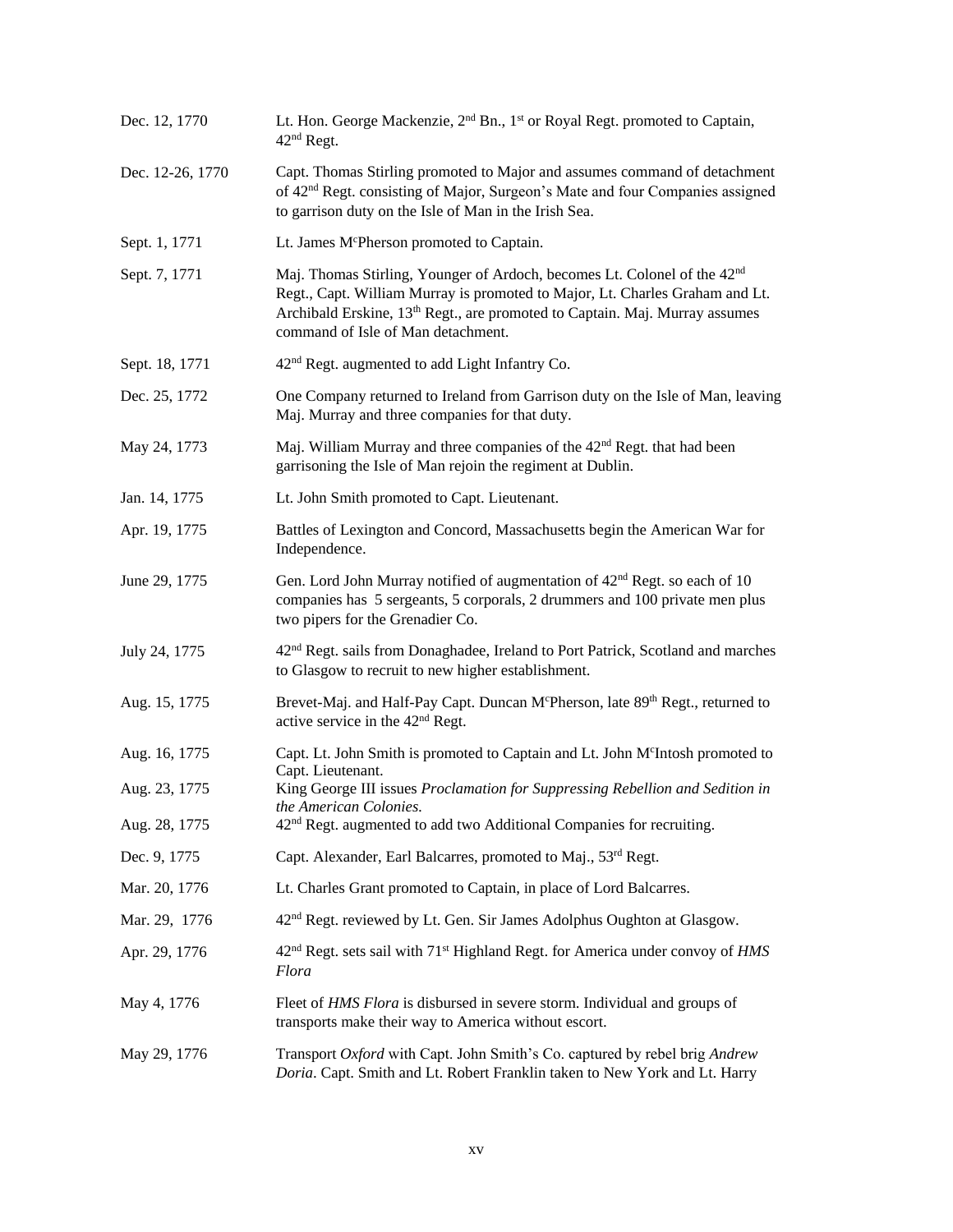|                  | Munro and Ens. John Campbell to Newport, Rhode Island as prisoners. Troops<br>remained on <i>Oxford</i> and joined by captured troops of $71st$ Highlanders                                                                                                                                                                                                                                                                                                                                                                           |
|------------------|---------------------------------------------------------------------------------------------------------------------------------------------------------------------------------------------------------------------------------------------------------------------------------------------------------------------------------------------------------------------------------------------------------------------------------------------------------------------------------------------------------------------------------------|
| June 7, 1776     | First transport (Bowman) with Capt. Archibald Erskine's company arrives at<br>Halifax, Nova Scotia                                                                                                                                                                                                                                                                                                                                                                                                                                    |
| June 10, 1776    | Gen. Sir William Howe sails from Halifax with fleet and Army for New York.<br>Three of eleven $42nd$ Regt. transports sail with Gen. Howe. Three more $42nd$<br>Regt. transports join the fleet before it arrives at New York.                                                                                                                                                                                                                                                                                                        |
| June 15-20, 1776 | Captured Highlanders from Capt. John Smith's Co. and Capt. Norman<br>MacLeod's Co. of 71 <sup>st</sup> Highland Regt. along with former crewmen seize Oxford<br>from rebel prize crew and sail to Virginia where they are re-captured by Virginia<br>Navy.                                                                                                                                                                                                                                                                            |
| July 4, 1776     | American Continental Congress declares independence.                                                                                                                                                                                                                                                                                                                                                                                                                                                                                  |
| Aug. 5, 1776     | Last companies of 42 <sup>nd</sup> Regt. arrive at Staten Island, New York.                                                                                                                                                                                                                                                                                                                                                                                                                                                           |
| Aug. 6, 1776     | 42 <sup>nd</sup> Regt. under Lt. Col. Thomas Stirling split into two provisional battalions<br>under Maj. William Murray and Brevet-Maj. William Grant. 42 <sup>nd</sup> Grenadier Co.<br>under Capt. Charles Graham assigned to the 4 <sup>th</sup> British Grenadier Bn. under Maj.<br>Hon. Charles Stuart, 43 <sup>rd</sup> Regt. 42 <sup>nd</sup> Light Infantry Co. under Capt. the Hon.<br>George Mackenzie assigned to the 1 <sup>st</sup> Light Infantry Bn. commanded by Lt. Col.<br>Thomas Musgrave, 40 <sup>th</sup> Regt. |
| Aug. 12, 1776    | The seven battalion companies of the $42nd$ Regt. ordered to embark on the<br>transports Brilliant, Thames, Glasgow and Houston.                                                                                                                                                                                                                                                                                                                                                                                                      |
| Aug. 22, 1776    | 42 <sup>nd</sup> Regt. (including Lt. Inf. and Grenadiers) lands on Long Island in first wave<br>of amphibious assault. One Bn. takes post at Flatbush and skirmishes with<br>American troops.                                                                                                                                                                                                                                                                                                                                        |
| Aug. 26-27, 1776 | 42 <sup>nd</sup> Regt. consolidated and assigned to support Maj. Gen. James Grant's attack<br>on left flank attack of rebel lines in Battle of Long Island. Lt. Inf. and Grenadier<br>companies part of Gen. Howe's right flank attack.                                                                                                                                                                                                                                                                                               |
| Sept. 15, 1776   | 42 <sup>nd</sup> Lt. Inf. Co. and Gren. Co. are part of first wave at Kip's Bay landing on<br>Manhattan Island. 42 <sup>nd</sup> Regt. on transports in second wave.                                                                                                                                                                                                                                                                                                                                                                  |
| Sept. 16, 1776   | One Bn. of 42 <sup>nd</sup> Regt. heavily engaged in the Battle of Harlem Heights, New<br>York. Ens. Alexander Mackenzie died on Sept. 21 of wounds from the battle.                                                                                                                                                                                                                                                                                                                                                                  |
| Oct. 8, 1776     | 4 <sup>th</sup> British Gren. Bn. disbanded due to illness of the two 71 <sup>st</sup> Gren. Companies.<br>42 <sup>nd</sup> Gren. Co. assigned to 3 <sup>rd</sup> British Gren. Bn. under Majors James Marsh, 46 <sup>th</sup><br>Regt., and the Hon. Charles Stuart, 43rd Regt.                                                                                                                                                                                                                                                      |
| Oct. 12, 1776    | 42 <sup>nd</sup> Lt. Inf. Co. and Gren. Co. part of first wave at landing on Throg's Neck on<br>the New York mainland. 42 <sup>nd</sup> Regt. on sloops in second wave.                                                                                                                                                                                                                                                                                                                                                               |
| Oct. 18, 1776    | 42 <sup>nd</sup> Lt. Inf. and Gren. Companies are part of first wave at landing at Pell's Point<br>on the New York mainland after being stopped at Throg's Neck. 42 <sup>nd</sup> Regt. in<br>second wave.                                                                                                                                                                                                                                                                                                                            |
| Oct. 28, 1776    | 42 <sup>nd</sup> Regt. companies held in reserve in Battle of White Plains, New York. One<br>rebel pension account mentions Highlanders in broadsword attack of rebel lines.                                                                                                                                                                                                                                                                                                                                                          |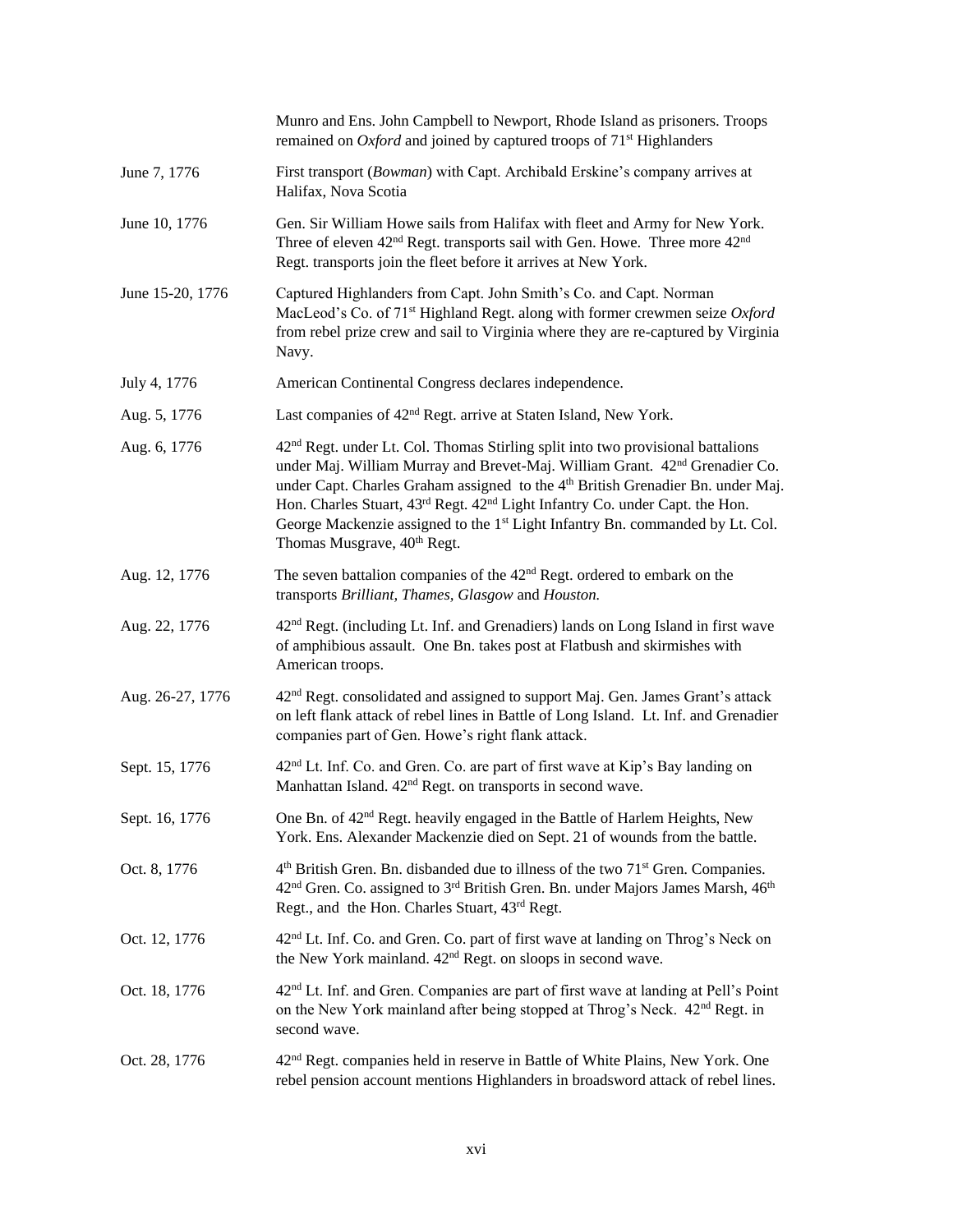| Nov. 16, 1776        | 42 <sup>nd</sup> Regt. conducts key flank attack across Harlem River at Battle of Fort<br>Washington, New York, causing collapse of rebel lines opposing advance of Lt.<br>Gen. Hugh, Earl Percy. Lt. Inf. Co. assaults across Harlem Creek under Maj.<br>Gen. Edward Mathew to Laurel Hill, supported by the Grenadiers. Fort<br>Washington surrenders. |
|----------------------|----------------------------------------------------------------------------------------------------------------------------------------------------------------------------------------------------------------------------------------------------------------------------------------------------------------------------------------------------------|
| Nov. 18, 1776        | 42 <sup>nd</sup> Gren. Co. in 3 <sup>rd</sup> British Gren. Bn. assigned to expedition under Lt. Gen.<br>Henry Clinton to take Rhode Island.                                                                                                                                                                                                             |
| Nov. 19-Dec. 8, 1776 | 42 <sup>nd</sup> Regt. (including Lt. Inf. Co.) takes part in capture of Fort Lee, New Jersey<br>and pursuit of American army to Trenton, New Jersey.                                                                                                                                                                                                    |
| Dec. 8, 1776         | 42 <sup>nd</sup> Gren. Co. takes part in landing near Newport, Rhode Island.                                                                                                                                                                                                                                                                             |
| Dec. 9, 1776         | 42 <sup>nd</sup> Regt. moves to Pennington, N.J. with Lord Cornwallis. Capt. Smith and Lt.<br>Franklin join regiment after being released as prisoners of war.                                                                                                                                                                                           |
| Dec. 13, 1776        | 42 <sup>nd</sup> Regt. assigned to Col. Karl von Donop's Hessian Brigade, and posted at<br>Black Horse, New Jersey. 42 <sup>nd</sup> Lt. Inf. Co. located at Princeton with Brig. Gen.<br>Alexander Leslie.                                                                                                                                              |
| Dec. 22, 1776        | 400 to 500 rebel troops attack small picket of 42 <sup>nd</sup> Regt. at Petticoat Bridge near<br>Blackhorse, New Jersey.                                                                                                                                                                                                                                |
| Dec. 23, 1776        | Col. Donop with the 42 <sup>nd</sup> Regt. and Hessian grenadiers attack and pursue rebel<br>force at Mt. Holly, New Jersey.                                                                                                                                                                                                                             |
| Dec. 26, 1776        | Following rebel attack on Trenton, New Jersey, 42 <sup>nd</sup> Regt. withdraws to<br>Princeton with Col. Donop.                                                                                                                                                                                                                                         |
| Jan. 2-3, 1777       | 42 <sup>nd</sup> Regt. takes part in Lord Cornwallis' attack to Trenton, New Jersey and the<br>Battle of Assunpink Creek (2 <sup>nd</sup> Battle of Trenton). Next day marches to Princeton<br>following rebel attack and continues on to Brunswick.                                                                                                     |
| Jan. 4, 1777         | 42 <sup>nd</sup> Regt. goes into winter quarters in Piscataway, New Jersey with the 42 <sup>nd</sup> Lt.<br>Inf. Co. at Brunswick.                                                                                                                                                                                                                       |
| Feb. 1, 1777         | 200 men of 42 <sup>nd</sup> Regt. under Brevet-Maj. Duncan M <sup>c</sup> Pherson in skirmish at<br>Drake's Farm near Metuchen, New Jersey with Sir William Erskine.                                                                                                                                                                                     |
| Feb. 1-7, 1777       | Prisoners of war Lt. Harry Munro and Ens. John Campbell exchanged for rebel<br>officers at Newport, Rhode Island. Officers had been captured on transport<br>Oxford on May. 29, 1776                                                                                                                                                                     |
| Feb. 7, 1777         | Three hundred rebel troops attack 42 <sup>nd</sup> Regt. pickets at Piscataway, New Jersey.                                                                                                                                                                                                                                                              |
| Feb. 8, 1777         | One Bn. of 42 <sup>nd</sup> Regt. takes part in forage expedition to Quibbletown (now New<br>Market), New Jersey under Lord Cornwallis.                                                                                                                                                                                                                  |
| Feb. 12, 1777        | Two hundred rebel troops attack 42 <sup>nd</sup> Regt. pickets at Piscataway, New Jersey.                                                                                                                                                                                                                                                                |
| Feb. 13, 1777        | 42 <sup>nd</sup> Gren. Co. as part of 3 <sup>rd</sup> Gren. Bn. departs Rhode Island and sails to Amboy,<br>New Jersey.                                                                                                                                                                                                                                  |
| Feb. 21, 1777        | 42 <sup>nd</sup> Gren. Co. heavily engaged during foraging expedition near Woodbridge,<br>New Jersey.                                                                                                                                                                                                                                                    |
| Mar. 1, 1777         | Large body of rebel troops attack 42 <sup>nd</sup> Regt. at Piscataway, New Jersey.                                                                                                                                                                                                                                                                      |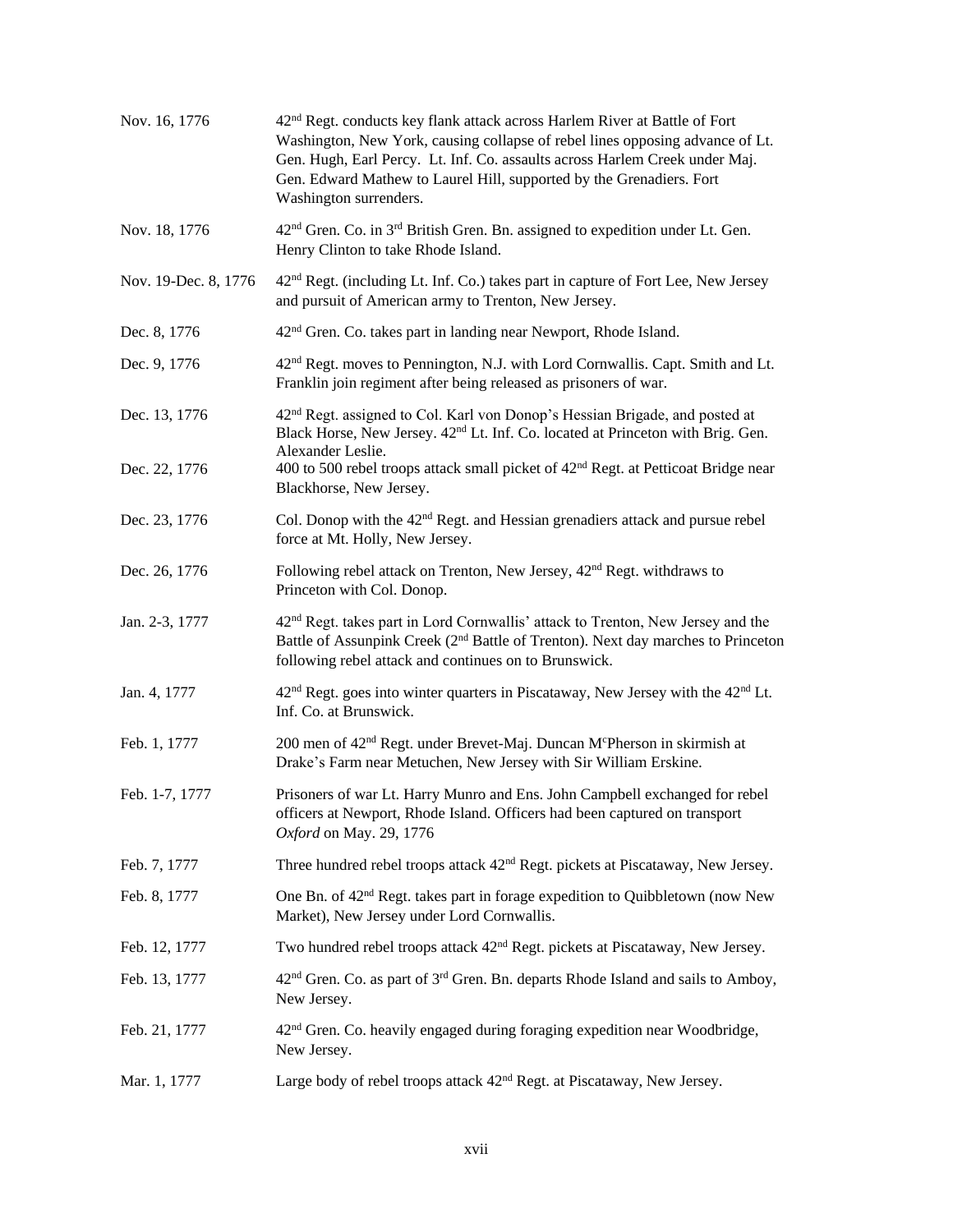| Mar. 23, 1777         | 42 <sup>nd</sup> Gren. Co. joins 2 <sup>nd</sup> British Gren. Bn. under Lt. Col. the Hon. Henry<br>Monckton, 45 <sup>th</sup> Regt., at Amboy. N.J. when 3 <sup>rd</sup> British Gren. Bn. disbanded.                                                                                                 |
|-----------------------|--------------------------------------------------------------------------------------------------------------------------------------------------------------------------------------------------------------------------------------------------------------------------------------------------------|
| Apr. 13, 1777         | 42 <sup>nd</sup> Lt. Inf. Co. at battle of Bound Brook, New Jersey with 1 <sup>st</sup> Lt. Inf. Bn.                                                                                                                                                                                                   |
| May 10, 1777          | 42 <sup>nd</sup> Regt. repulses attack by 2000 rebels at Piscataway, New Jersey. Three<br>sergeants and six privates were killed and Lt. William Stewart was seriously<br>wounded.                                                                                                                     |
| May 26, 1777          | 42 <sup>nd</sup> Lt. Inf. Co. as part of 1 <sup>st</sup> Lt. Inf. Bn. under Lord Cornwallis heavily engaged<br>at Bound Brook, New Jersey against 1000 rebels.                                                                                                                                         |
| June 8, 1777          | $42nd$ Regt. assembles with Gen. Howe's army at Brunswick, New Jersey to<br>attempt engagement of rebel army.                                                                                                                                                                                          |
| June 26, 1777         | 42 <sup>nd</sup> Lt. Inf. Co., as part of 1 <sup>st</sup> Lt. Inf. Bn., engages rebel troops near Scotch<br>Plains, New Jersey.                                                                                                                                                                        |
| June 30, 1777         | With Gen. Howe unsuccessful in drawing the rebel army into an engagement, the<br>42 <sup>nd</sup> Regt. withdraws with army from New Jersey to Staten Island                                                                                                                                           |
| July 6, 1777          | Lt. Peebles reports two Lts. and 170 men from the 42 <sup>nd</sup> Additional Companies<br>join regiment at New York.                                                                                                                                                                                  |
| July 8, 1777          | 42 <sup>nd</sup> Regt. embarks to sail with army to the Chesapeake for Philadelphia<br>Campaign. Thirteen highlanders died during the period of the voyage. Capt.<br>Charles Graham, 42 <sup>nd</sup> Grenadiers, left behind, sick.                                                                   |
| Aug. 25, 1777         | 42 <sup>nd</sup> Regt. lands at Head of Elk, Maryland as part of Maj. Gen. Charles Grey's 3 <sup>rd</sup><br>Brig. in Lt. Gen. Knyphausen's division. Lt. Inf. and Grenadiers part of Lord<br>Cornwallis' division.                                                                                    |
| Sept. 1, 1777         | 42 <sup>nd</sup> Lt. Inf. Co. part of 1 <sup>st</sup> Lt. Inf. Bn. attempt to flank American troops at<br>Cooche's Bridge over Christiana Creek, Delaware, but stopped by swamp.                                                                                                                       |
| Sept. 11, 1777        | 42 <sup>nd</sup> Lt. Inf. Co. leads Lord Cornwallis' column in attack at Brandywine Creek,<br>Pennsylvania. 42 <sup>nd</sup> Gren. Co also engaged. 42 <sup>nd</sup> Regt. is commander-in-chief's<br>guard and reserve and is not engaged.                                                            |
| Sept. 20, 1777        | 42 <sup>nd</sup> Regt. in third wave of Maj. Gen. Grey's attack on rebel Gen. Wayne near<br>Paoli Tavern, Pa.                                                                                                                                                                                          |
| Sept. 26, 1777        | 42 <sup>nd</sup> Gren. Co. enters Philadelphia, Pennsylvania with 2 <sup>nd</sup> British Gren. Bn. as<br>part of Lord Cornwallis' column.                                                                                                                                                             |
| Sept. 28-Oct. 6, 1777 | Lt. Col. Stirling leads expedition with the 42 <sup>nd</sup> and 10 <sup>th</sup> Regts. to capture Fort<br>Billingsport, New Jersey to clear Delaware River for shipping then rejoins Gen.<br>Howe at Germantown.                                                                                     |
| Oct. 4, 1777          | 42 <sup>nd</sup> Lt. Inf. Co. heavily engaged in right flank at Battle of Germantown,<br>Pennsylvania.                                                                                                                                                                                                 |
| Oct. 5-31, 1777       | Maj. William Murray leaves 42 <sup>nd</sup> Regt. to become Lt. Col. of 27 <sup>th</sup> Regt. (Murray<br>dies of fever Nov. 2.) and Brevet-Maj. William Grant becomes Major of 42 <sup>nd</sup><br>Regt. Capt. Lt. John M <sup>c</sup> Intosh becomes Capt. and Lt. John Peebles becomes<br>Capt. Lt. |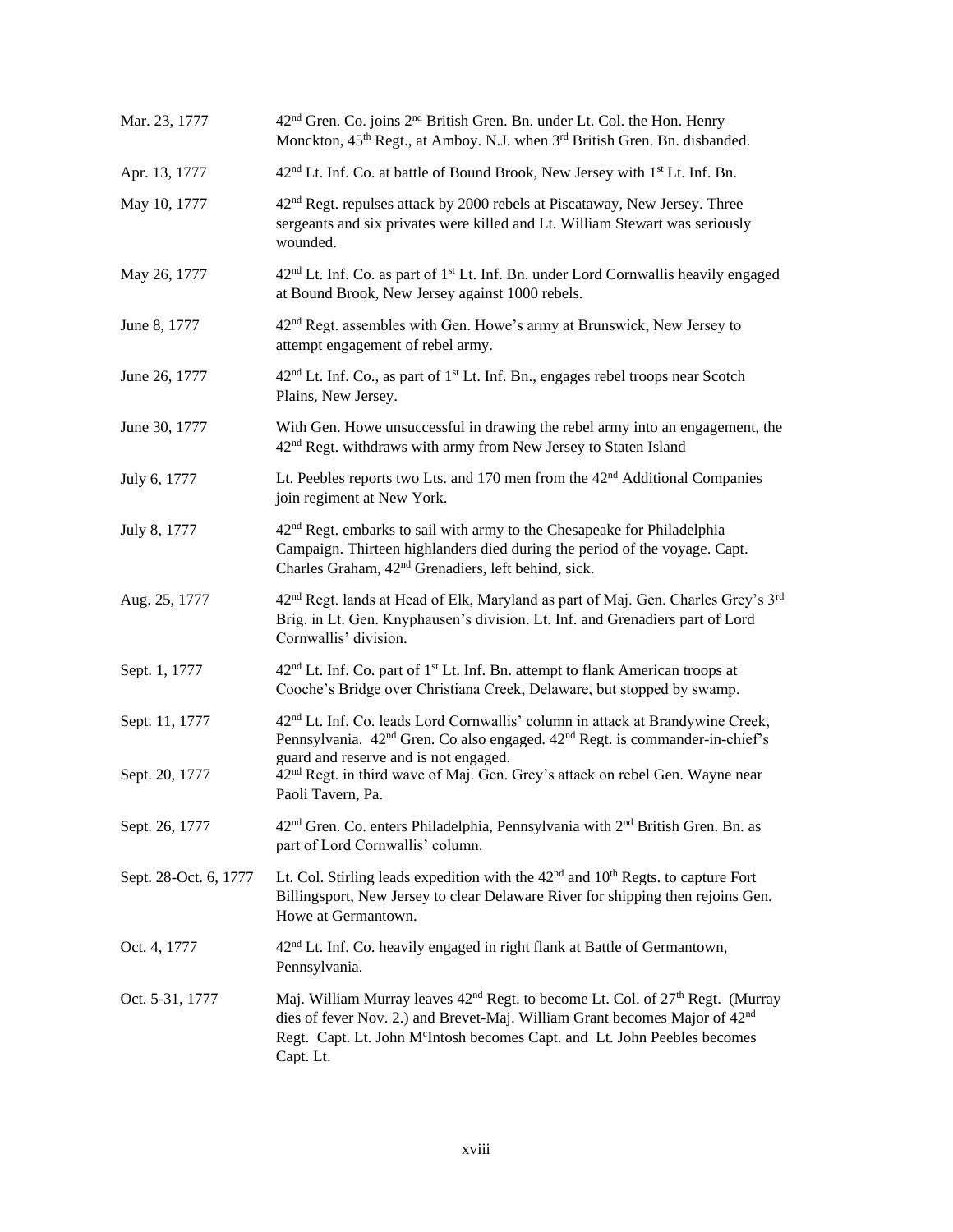| Oct. 17, 1777               | 42 <sup>nd</sup> Regt. and 42 <sup>nd</sup> Lt. Inf. Co. (in 1 <sup>st</sup> Lt. Inf. Bn.) under Maj. Gen. James Grant<br>marches out Skippack Road to reconnoitre rebel movements near Whitemarsh,<br>Pennsylvania.                                   |
|-----------------------------|--------------------------------------------------------------------------------------------------------------------------------------------------------------------------------------------------------------------------------------------------------|
| Oct. 18, 1777               | Capt. Charles Graham rejoins 42 <sup>nd</sup> Grenadiers after being left sick in New York.                                                                                                                                                            |
| Oct. 19, 1777               | 42 <sup>nd</sup> Regt. moves from Germantown with army to Philadelphia.                                                                                                                                                                                |
| Nov. 17, 1777               | 42 <sup>nd</sup> Regt. crosses Delaware River to hold Cooper's ferry during attack on Fort<br>Mercer.                                                                                                                                                  |
| Dec. 5-8, 1777              | With the 42 <sup>nd</sup> Lt. Inf. Co. as part of the initial engagements near Beggarstown,<br>the 42 <sup>nd</sup> Regt. as part of the 3 <sup>rd</sup> Brigade engaged the American troops on Edgehill<br>in the Battle of Whitemarsh, Pennsylvania. |
| Dec. 29, 1777               | British Army enters winter quarters at Philadelphia. 42 <sup>nd</sup> Regt. assigned to<br>Redoubt No. 7. 42 <sup>nd</sup> Gren. and Lt. Inf. companies assigned to quarters in the<br>city.                                                           |
| Feb. 25, 1778               | Lt. Col. Stirling with the 42 <sup>nd</sup> Regt. and the Queen's Rangers move to<br>Haddonfield, New Jersey as a blocking force to prevent rebel Maj. Gen. Wayne<br>from seizing cattle.                                                              |
| Mar. 6, 1778                | $42nd$ Lt. Inf. Co. (in 1 <sup>st</sup> Lt. Inf. Bn.) part of detachment to attack rebel position at<br>Chestnut Hill, Pennsylvania.                                                                                                                   |
| Mar. 21, 1778               | Gen. Sir Henry Clinton ordered to send 3000 troops to West Indies, 2000 to<br>Florida and 600 to Halifax. Loss of troops requires abandonment of<br>Philadelphia.                                                                                      |
| Apr. 4, 1778                | 42 <sup>nd</sup> Lt. Inf. Co. (in 1 <sup>st</sup> Lt. Inf. Bn.) and Queen's Rangers march to Haddonfield<br>and Cooper's Ferry, New Jersey to try to capture rebel detachment.                                                                         |
| Apr. 4-July 27, 1778        | Additional Company under Lt. John Grant sails from Greenock, Scotland to St.<br>Johns, Newfoundland with two companies of the 71 <sup>st</sup> Highland Regt. The<br>Additionals remain there until 1781-82.                                           |
| May 11, 1778                | General Orders announce Gen. Sir Henry Clinton as new British Commander-in-<br>Chief, replacing Gen. Sir William Howe.                                                                                                                                 |
| May 19, 1778                | Maj. Gen. James Grant attempts to attack Marquis de Lafayette at Barren Hill,<br>Pennsylvania. 42 <sup>nd</sup> Lt. Inf. Co. (in 1 <sup>st</sup> Lt. Inf. Bn.) part of Grant's force.                                                                  |
| June 6, 1778                | 1 <sup>st</sup> Bn., 42 <sup>nd</sup> Regt. and Lt. Inf. part of detachment that skirmished with rebels near<br>Beggar's Town (now Mt. Airy neighborhood of NW Philadelphia),<br>Pennsylvania.                                                         |
| June 16, 1778               | Capt. Alexander Donaldson promoted to Maj., 76 <sup>th</sup> Highland Regt. (effective<br>Dec. 19, 1777).                                                                                                                                              |
| June 17, 1778               | Lt. Patrick Graham promoted to Capt. of 2 <sup>nd</sup> Additional Co. in Scotland in place<br>of Brevet-Maj. James McPherson who retired.                                                                                                             |
| June 18, 1778               | 42 <sup>nd</sup> Regt. departs Philadelphia with army to return overland to New York                                                                                                                                                                   |
| June 25 or Aug. 18,<br>1778 | Capt. John Smith assumes command of 42 <sup>nd</sup> Light Infantry Co. (Muster reports<br>differ). Capt. Lt. Peebles promoted to Capt. Smith's Co.                                                                                                    |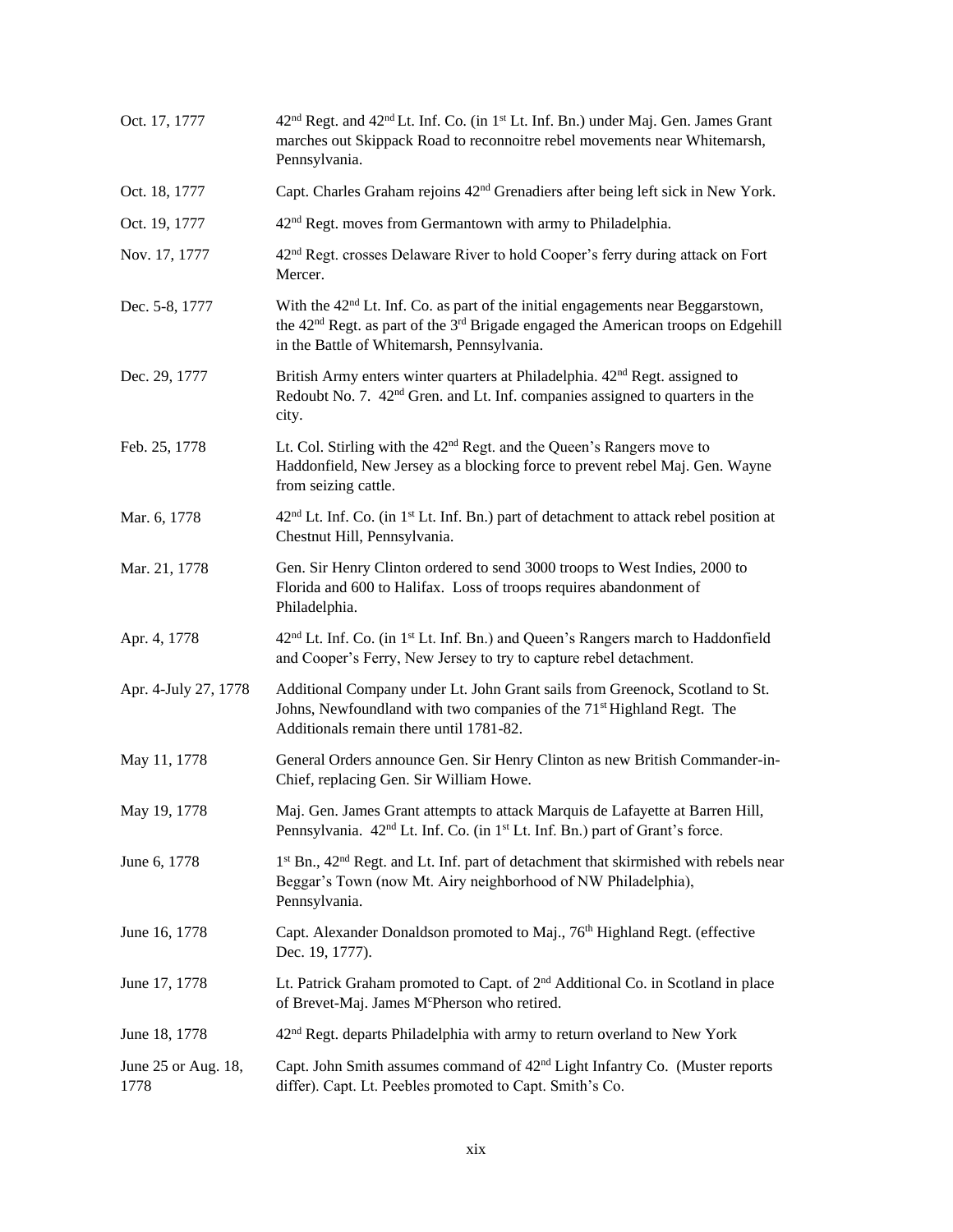| June 28, 1778         | 42 <sup>nd</sup> Regt. and flank companies engaged in Battle of Monmouth, New Jersey. Lt.<br>Harry Gilchrist captured and died of wounds on Aug. 26.                                                                                                      |
|-----------------------|-----------------------------------------------------------------------------------------------------------------------------------------------------------------------------------------------------------------------------------------------------------|
| July 5, 1778          | Flank Battalions disbanded and 42 <sup>nd</sup> Grenadier and Light Inf. Companies ordered<br>to rejoin the 42 <sup>nd</sup> Regt.                                                                                                                        |
| July 6-7, 1778        | 42 <sup>nd</sup> Regt. loads transports at Neversink, New Jersey and sails to Long Island,<br>New York.                                                                                                                                                   |
| July 14, 1778         | 42 <sup>nd</sup> Gren. and Lt. Inf. Cos. assigned as Marines on British Ships, but replaced<br>before sailing by 23rd Regt.                                                                                                                               |
| July 31, 1778         | Flank Bns. reconstituted; 42 <sup>nd</sup> Grenadier Co. rejoins 2 <sup>nd</sup> British Gren. Bn. and<br>42 <sup>nd</sup> Light Inf. Co. rejoins 1 <sup>st</sup> Lt. Inf. Bn.                                                                            |
| Aug. 10, 1778         | 42 <sup>nd</sup> Grenadier Co. ordered to join 1 <sup>st</sup> British Gren. Bn. under Lt. Col. William<br>Meadows, 5 <sup>th</sup> Regt.                                                                                                                 |
| Aug. 25-27, 1778      | Brevet-Lt. Col. William Grant retires. Capt. Charles Graham becomes Major,<br>Capt. John Peebles assumes command of 42 <sup>nd</sup> Gren. Co., and Lt. George<br>Dalrymple becomes Capt. taking Capt. Peebles Co.                                        |
| Aug. 26-Sept. 1, 1778 | 42 <sup>nd</sup> Regt. and both flank companies embark for relief of Rhode Island. On<br>arrival at Rhode Island learn rebel siege had been lifted.                                                                                                       |
| Sept. 5-6, 1778       | 42 <sup>nd</sup> Regt. lands in Massachusetts at Buzzard's Bay for successful raid on<br>Bedford and Dartmouth under Maj. Gen. Charles Grey.                                                                                                              |
| Sept. 10, 1778        | 42 <sup>nd</sup> Regt. sails to Martha's Vineyard under Maj. Gen. Grey to collect cattle and<br>sheep for the army.                                                                                                                                       |
| Sept. 17, 1778        | Lt. James Campbell of the 57 <sup>th</sup> Regt. promoted to Capt. (effective Aug. 18) in<br>place of Capt. Hon. George M <sup>c</sup> Kenzie but does not join regiment due to Major of<br>Brigade duties. Lt. John Rutherfurd becomes Capt. Lieutenant. |
| Sept. 18-19, 1778     | 42 <sup>nd</sup> Regt. returns to New York, landing at Bedford, Long Island.                                                                                                                                                                              |
| Sept. 27, 1778        | 42 <sup>nd</sup> Regt. and Gren. Co. are not engaged as part of Lord Cornwallis' column as<br>Maj. Gen. Grey attacks rebel Col. Baylor's dragoons at Tappan, New York.                                                                                    |
| Oct. 25, 1778         | Commander-in-Chief Sir Henry Clinton's force reduced to 17,452 after 5174<br>men detached for West Indies, 646 for Halifax and 4759 for Florida.                                                                                                          |
| Oct. 28, 1778         | 44 soldiers of the 42 <sup>nd</sup> Regt., who had been held prisoners by the American army<br>returned to the regiment after being exchanged. Most of these men were from<br>Capt. Smith's Co. captured in May - June 1776.                              |
| Nov. 2, 1778          | Army ordered into Winter Quarters. 42 <sup>nd</sup> Regt. assigned to Newtown, Long<br>Island and flank companies to Jamaica, Long Island.                                                                                                                |
| Nov. 3, 1778          | Due to companies withdrawn for West Indies expedition, Flank Bns.<br>consolidated into one British Grenadier Bn. under Lt. Col. Henry Hope and one<br>Lt. Infantry Bn. under Lt. Col. Robert Abercromby.                                                  |
| Dec. 16-21, 1778      | 42 <sup>nd</sup> Lt. Inf. Co. in Lt. Inf. Bn. marches to Hampton (Southampton), Long Island<br>for Winter Quarters.                                                                                                                                       |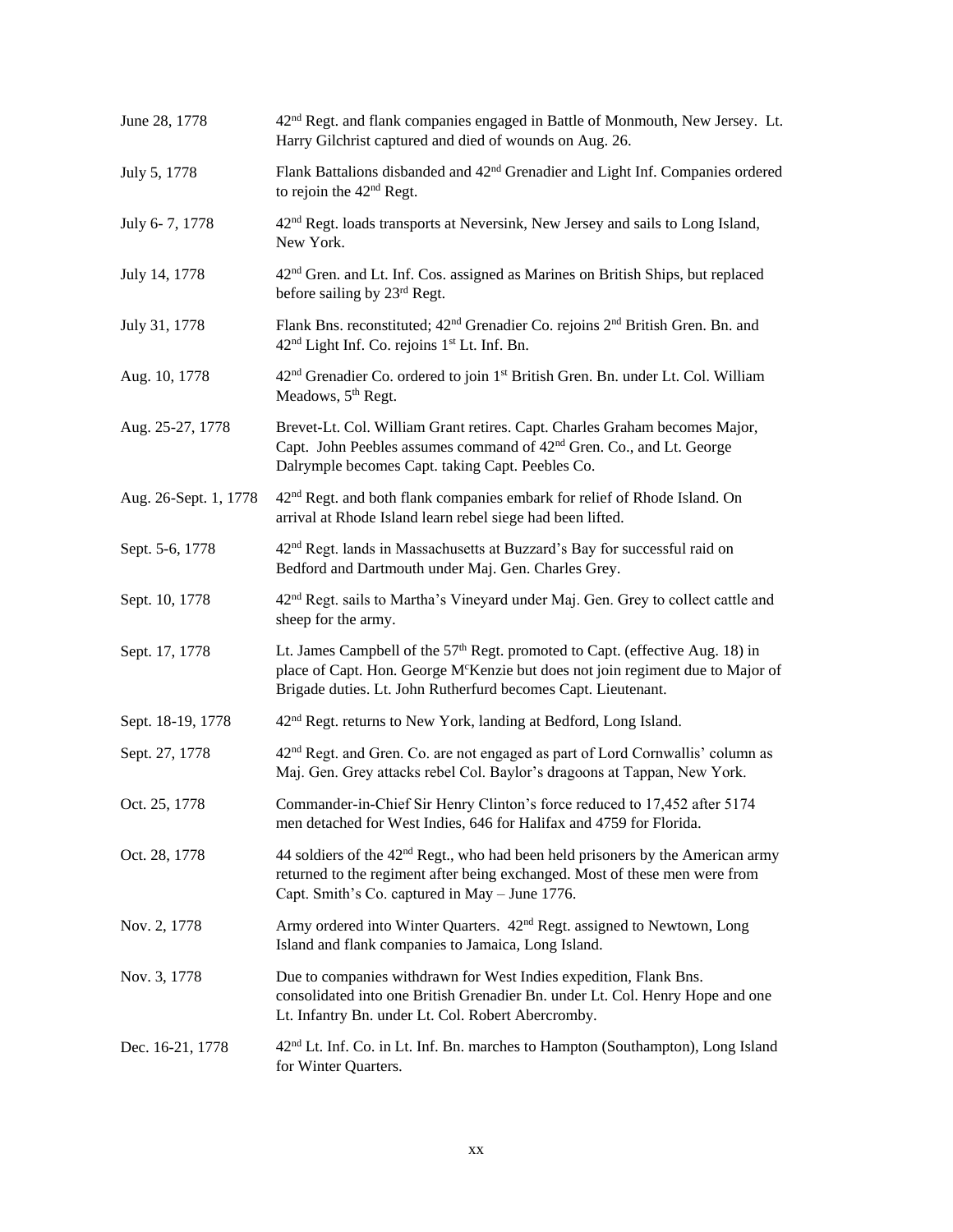| Jan. 2, 1779          | Lt. David Anstruther of 26th Regt. purchases Capt. Archibald Erskine's company<br>(effective Dec. 6, 1778) on Erskine's promotion to Maj., 22 <sup>nd</sup> Regt.                                                                                                                                                                                            |
|-----------------------|--------------------------------------------------------------------------------------------------------------------------------------------------------------------------------------------------------------------------------------------------------------------------------------------------------------------------------------------------------------|
| Feb. 19, 1779         | Lt. Col. Thomas Stirling named to honorary position of Aide-de-Camp to King<br>George III. Promotion equates to being a colonel "in the army" and does not<br>impact his regimental command.                                                                                                                                                                 |
| Feb. 25-26, 1779      | Lt. Col. Stirling leads 42 <sup>nd</sup> and 33 <sup>rd</sup> Regts. and Flank Cos. of Guards on raid on<br>Elizabethtown, New Jersey.                                                                                                                                                                                                                       |
|                       | Apr. 20- May 28, 1779 Fourteen recruits of the 42 <sup>nd</sup> Regt. and 50 from the 71 <sup>st</sup> Highland Regt. mutiny at<br>Leith, Scotland; refusing to be drafted into the 83 <sup>rd</sup> Regt. Two 42 <sup>nd</sup> Regt. soldiers<br>and one from the 71 <sup>st</sup> Regt. are court-martialed and sentenced to death, but later<br>pardoned. |
| Apr. 28-May 27, 1779  | 42 <sup>nd</sup> Regt. takes part in Adm. Sir George Collier's raid on Norfolk, Va. before<br>returning to New York.                                                                                                                                                                                                                                         |
| May 30 – June 2, 1779 | 42 <sup>nd</sup> Regt. and flank companies take part in capture of American forts at Stoney<br>Point and Verplanck's Point, New York, then return to camp south of the forts.                                                                                                                                                                                |
| June 15, 1779         | Lt. Col. Thomas Stirling promoted to Brig. General in America and given<br>command of a brigade. Command of 42 <sup>nd</sup> Regt. falls to Maj. Charles Graham.                                                                                                                                                                                             |
| July 17-19, 1779      | Following rebel Brig. Gen. Anthony Wayne's capture of Stoney Point, on July<br>16, 42 <sup>nd</sup> Regt. and flank companies take part in its recapture. Brig. Gen.<br>Stirling's brigade, including the 42 <sup>nd</sup> Regt., remains to garrison Stoney Point                                                                                           |
| July 29, 1779         | King George III approves raising of 2 <sup>nd</sup> Bn., 42 <sup>nd</sup> Regt. under Gen. Lord John<br>Murray. Maj. Norman MacLeod of MacLeod, 73rd Highland Regt. appointed<br>Lt. Col. to 2 <sup>nd</sup> Bn.                                                                                                                                             |
| Aug. 25, 1779         | English and Irish recruits for 42 <sup>nd</sup> Regt. arrive in New York, later exchanged for<br>Scots from drafted 25 <sup>th</sup> Regt. on Sept. 5.                                                                                                                                                                                                       |
| Sept. 11, 1779        | Grenadier Bn. split into two Bns. 42 <sup>nd</sup> Gren. Co. assigned to 1 <sup>st</sup> British Gren. Bn.<br>under Lt. Col. Henry Hope.                                                                                                                                                                                                                     |
| Sept. 18, 1779        | Stirling's brigade finishes repair of defenses of Stoney Point and departs, leaving<br>42 <sup>nd</sup> Regt. and Fanning's Provincial battalion.                                                                                                                                                                                                            |
| Sept. 29, 1779        | Capt. John M <sup>c</sup> Intosh retires because he is refused leave by Brig. Gen. Stirling.<br>His company is purchased by Lt. Hay Macdowal of 71 <sup>st</sup> Highland Regt.<br>Additional Co., but Macdowal never joins regiment in America before<br>transferring to the 2 <sup>nd</sup> Bn. in Scotland in March 1780.                                 |
| Oct. 23, 1779         | Stoney Point abandoned. 42 <sup>nd</sup> Regt. returns to New York and assigned winter<br>quarters in "New York and Bowery Lane." Flank companies assigned to winter at<br>Jamaica, Long Island.                                                                                                                                                             |
| Dec. 5, 1779          | Capt. George Dalrymple assumes command of 42 <sup>nd</sup> Lt. Infantry Co. and Capt.<br>John Smith returns to Battalion. As senior captain Smith likely assumes<br>command of 2 <sup>nd</sup> (Provisional) Bn.                                                                                                                                             |
| Dec. 15, 1779         | Light Inf. Bn. split into two battalions. 42 <sup>nd</sup> Lt. Inf. Co., assigned to 1 <sup>st</sup> Lt. Inf.<br>Bn. under Lt. Col. Robert Abercromby, 37 <sup>th</sup> Regt.                                                                                                                                                                                |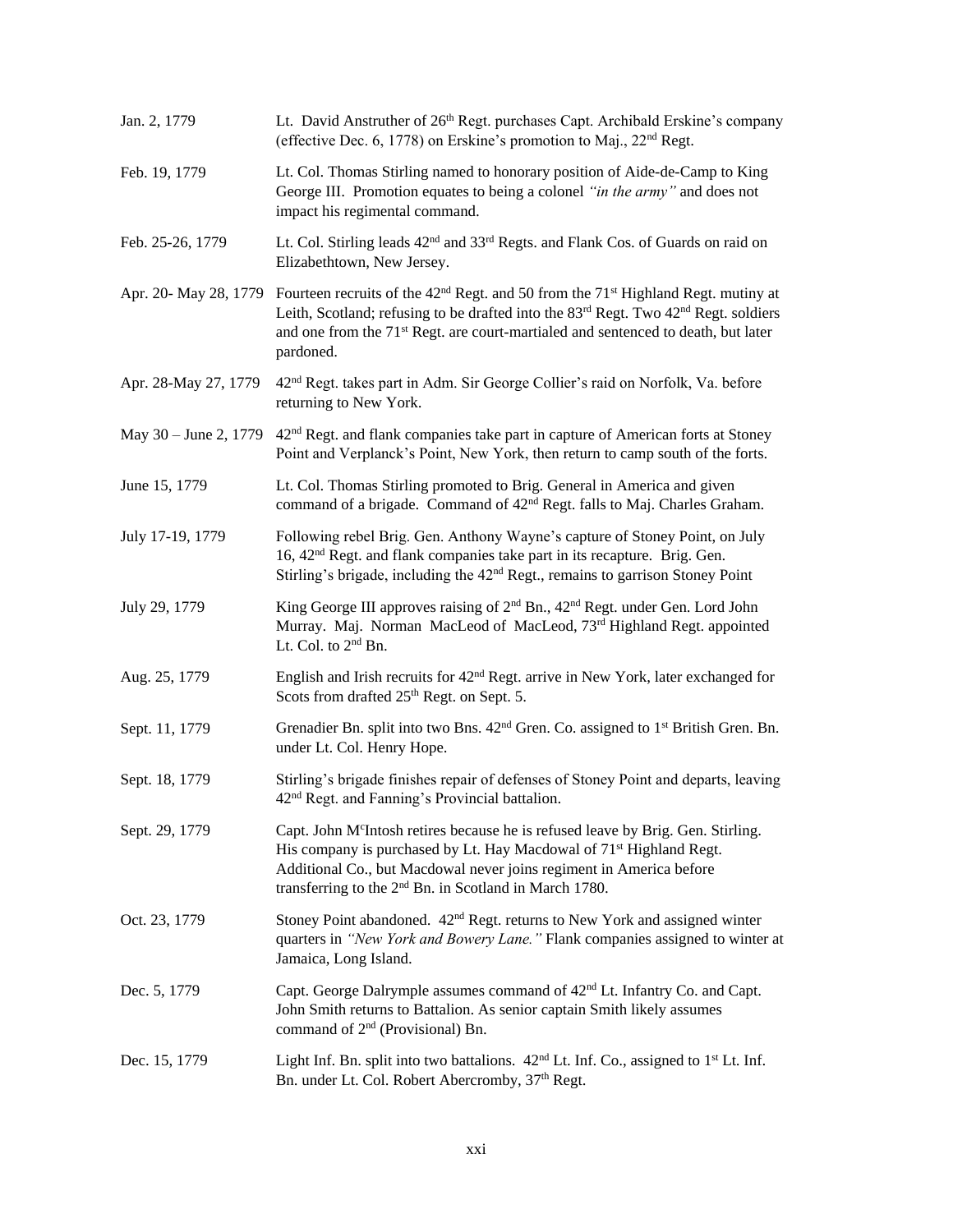| Dec. 15, 1779                    | Quarter Master Colin Smith commits suicide over mismanagement of prize funds<br>from Virginia expedition. Quarter Master Sergeant Hector M <sup>c</sup> Lean later<br>promoted in his stead.                                                                 |
|----------------------------------|--------------------------------------------------------------------------------------------------------------------------------------------------------------------------------------------------------------------------------------------------------------|
| Dec. 26, 1779 – Feb.<br>11, 1780 | 42 <sup>nd</sup> Gren. and Lt Infantry Companies sail to South Carolina with Gen. Sir Henry<br>Clinton and land at Edisto Inlet, near Charleston.                                                                                                            |
| Jan. 25, 1780                    | Maj. Lumm, 44 <sup>th</sup> Regt., leads detachment including 100 from the 42 <sup>nd</sup> Regt., to<br>raid Newark, New Jersey. Eight rebels killed and 34 prisoners taken with no<br>British losses.                                                      |
| Feb. 11-May 12, 1780             | 42 <sup>nd</sup> Gren. and Lt. Infantry Companies take part in approach march and siege of<br>Charleston.                                                                                                                                                    |
| Mar. 22-23, 1780                 | Brev.-Lt. Col. Duncan McPherson leads 100 of 42 <sup>nd</sup> Regt and 200 others to raid<br>rebel post at Hackensack, New Jersey taking 65 prisoners. Capt. Robert<br>Anstruther wounded during return march.                                               |
|                                  | Mar. 31-Apr. 19, 1780 42 <sup>nd</sup> Regt. sails from New York as reinforcement for Siege of Charleston. Upon<br>arrival assigned to work in the trenches advancing toward the American lines.<br>Brig. Gen. Stirling remains with his brigade in New York |
| May 12, 1780                     | Rebel army surrenders Charleston to Gen. Sir Henry Clinton. Lt. Alexander<br>McLeod killed in magazine explosion and Lt. Alexander Grant wounded by<br>cannonball.                                                                                           |
| May 20-28, 1780                  | 42 <sup>nd</sup> Regt. and Light Infantry march to Dorchester and Monck's Corner under Lt.<br>Col. Robert Abercromby, before returning to Charleston.                                                                                                        |
| June 3-19,1780                   | All 42 <sup>nd</sup> Regt. companies return to New York with Sir Henry Clinton.                                                                                                                                                                              |
| June 18, 1780                    | Brig. Gen. Thomas Stirling is shot and badly wounded in thigh leading Gen.<br>Knyphausen's advance into Springfield N.J. His wound would prevent his<br>further active field service in the war.                                                             |
| Oct. 11, 1780                    | 42 <sup>nd</sup> Regt. moves to winter quarters in New York. The Lt. Inf. Co. moved to hut<br>camp at Bedford, Long Island and the Grenadier Co. to Jamaica, Long Island.                                                                                    |
| Jan. 20-22, 1781                 | The 2 <sup>nd</sup> Bn., 42 <sup>nd</sup> Regt. embarks at Portsmouth, England for service in South<br>Africa and India. The battalion was renumbered as the 73rd Regt. in Apr. 1786<br>and never served with the 1 <sup>st</sup> Bn. in America.            |
| Feb. 8, 1781                     | Brevet-Lt. Col. Duncan McPherson promoted to Major of 2 <sup>nd</sup> Bn., 71 <sup>st</sup> Highland<br>Regt., (effective Dec. 31, 1780), Capt. Lt. John Rutherfurd promoted to Captain<br>and Lt. Robert Potts to Capt. Lieutenant.                         |
| Mar. $20 - Apr. 1, 1781$         | 42 <sup>nd</sup> Lt. Inf. Co. under Capt. George Dalrymple sails with 2100-man expedition<br>under Maj. Gen. William Phillips to reinforce British forces in Virginia.                                                                                       |
| Apr. 25, 1781                    | 42 <sup>nd</sup> Light Infantry Co. engaged with the 1 <sup>st</sup> Lt. Inf. Bn. at the Battle of<br>Petersburg, Va.                                                                                                                                        |
| May 9, 1781                      | Major of Brigade and Capt. James Campbell, 42 <sup>nd</sup> Regt., taken prisoner by<br>Spanish Army at Maj. Gen. John Campbell's surrender of Fort George,<br>Pensacola, West Florida. Capt. Campbell held hostage until Dec. 1783.                         |
| July 6, 1781                     | 42 <sup>nd</sup> Light Infantry Co. at the battle of Green Springs, Virginia.                                                                                                                                                                                |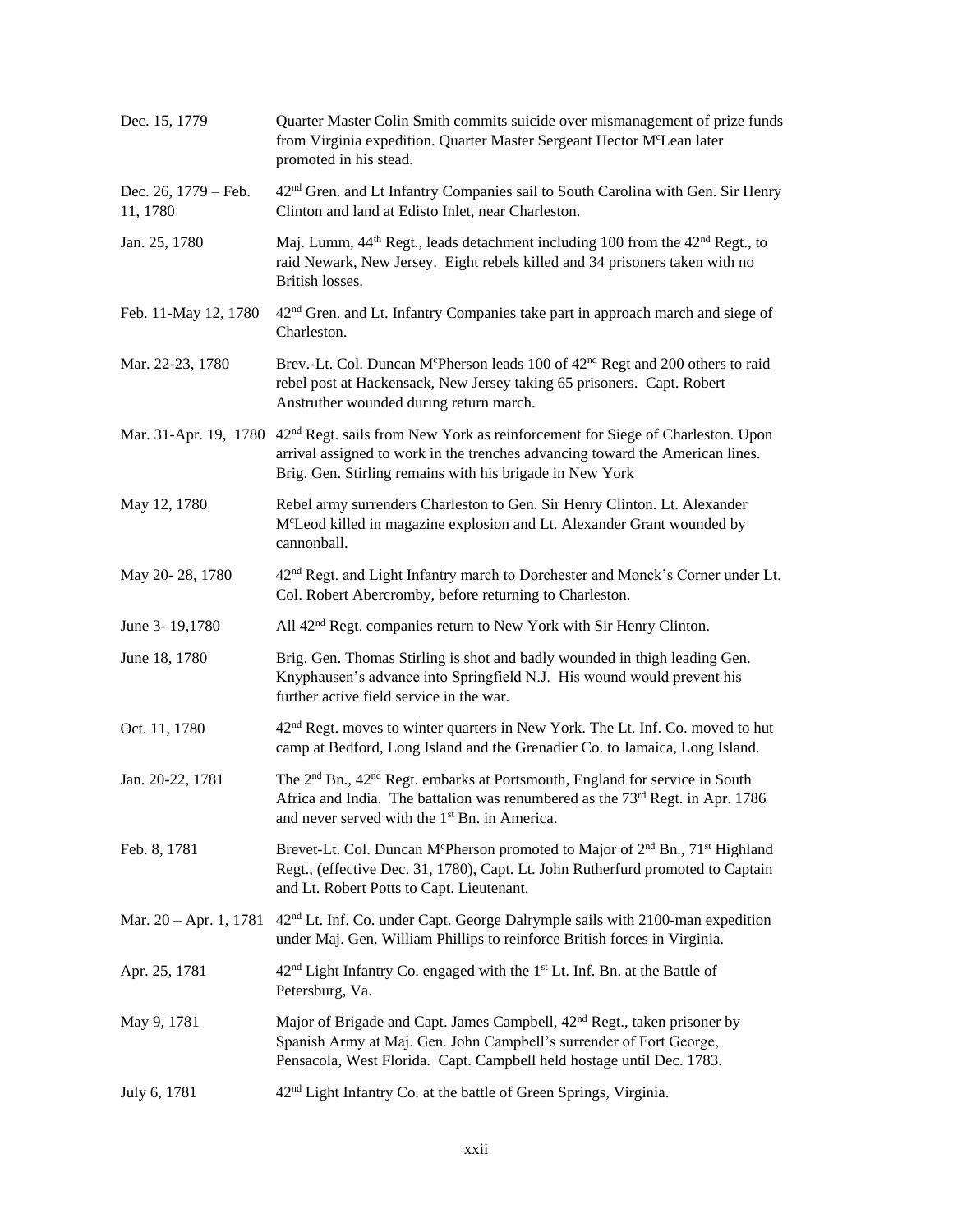| Aug. 2, 1782    | Lord Cornwallis' army, with the 42 <sup>nd</sup> Lt. Inf. Co., moves to the port of<br>Yorktown, Va.                                                                                                                                                                                                 |
|-----------------|------------------------------------------------------------------------------------------------------------------------------------------------------------------------------------------------------------------------------------------------------------------------------------------------------|
| Aug. 30, 1781   | Lt. James Cramond dies of fever, New York.                                                                                                                                                                                                                                                           |
| Sept. 4, 1781   | Lt. John Grant ordered to take half of 2 <sup>nd</sup> Additional Company from<br>Newfoundland to New York to reinforce the 1 <sup>st</sup> Bn., 42 <sup>nd</sup> Regt.                                                                                                                              |
| Sept. 6, 1781   | 42 <sup>nd</sup> Regt., Grenadiers and others ordered to embark for relief expedition to<br>rescue Lord Cornwallis at Yorktown, Virginia.                                                                                                                                                            |
| Oct. 13, 1781   | Ens. David Sutherland court-martialed for perjury and for failing to challenge a<br>civilian to a duel for insulting him. Sutherland found not guilty.                                                                                                                                               |
| Oct. 17, 1781   | Detachments of Lt. Infantry take part in Lt. Col. Abercromby's sortie out of<br>Yorktown lines to spike French cannon.                                                                                                                                                                               |
| Oct. 18, 1781   | Lt. Infantry, including 42 <sup>nd</sup> Lt. Inf. Co, and other units cross York River in the<br>dark to prepare to breakout of siege. Severe weather prevents entire force from<br>crossing and breakout cancelled.                                                                                 |
| Oct. 19, 1781   | 42 <sup>nd</sup> Regt. and 42 <sup>nd</sup> Grenadiers sail as part of relief expedition to reinforce Lord<br>Cornwallis at Yorktown.                                                                                                                                                                |
| Oct. 19, 1781   | 42 <sup>nd</sup> Light Infantry Co. surrendered as part of Lord Cornwallis' army at<br>Yorktown. Lt. Inf. Officers released on parole and soldiers are sent to prisoner of<br>war camps.                                                                                                             |
| Oct. 31, 1781   | Lt. John Grant, with about half of the Additional Co. from Newfoundland, lands<br>at New York where the troops are to join the 1 <sup>st</sup> Bn. Lt. Grant ordered to<br>Scotland.                                                                                                                 |
| Nov. 3, 1781    | 42 <sup>nd</sup> Regt. and 42 <sup>nd</sup> Grenadiers return to New York after receiving word of Lord<br>Cornwallis' surrender on Oct. 19.                                                                                                                                                          |
| Dec. 5, 1781    | Brev. Maj. Gen. Thomas Stirling returns to Great Britain for the care of his 1780<br>leg wound.                                                                                                                                                                                                      |
| Jan. 8, 1782    | 50 of 42 <sup>nd</sup> Regt. as part of 200 men under Capt. Beckwith march to Brunswick to<br>destroy ships of the rebel "Mr. Hyler."                                                                                                                                                                |
| Jan. 27, 1782   | Lt. Inf. Co. prisoners of war in Virginia ordered to march to Lancaster,<br>Pennsylvania.                                                                                                                                                                                                            |
| Feb. 2-14, 1782 | Capt. John Peebles retires and Lt. William Dickson promoted to Capt. of 42 <sup>nd</sup><br>Gren. Co. Capt. David Anstruther, with seniority, exchanges with Capt. Dickson<br>to take command of grenadiers on Feb. 14.                                                                              |
| Aug. 9, 1782    | 42 <sup>nd</sup> Grenadier. Co. and other companies at New York ordered to return to their<br>regiments.                                                                                                                                                                                             |
| Aug. 12, 1782   | General Orders appointing Maj. Gen. Thomas Stirling to Col. of 71 <sup>st</sup> Highland<br>Regt. effective Feb. 13, 1782. Maj. Charles Graham promoted to Lt. Col., 42 <sup>nd</sup><br>Regt. Capt. Walter Home, 7 <sup>th</sup> Regt.(Royal Fusiliers), becomes Major of 42 <sup>nd</sup><br>Regt. |